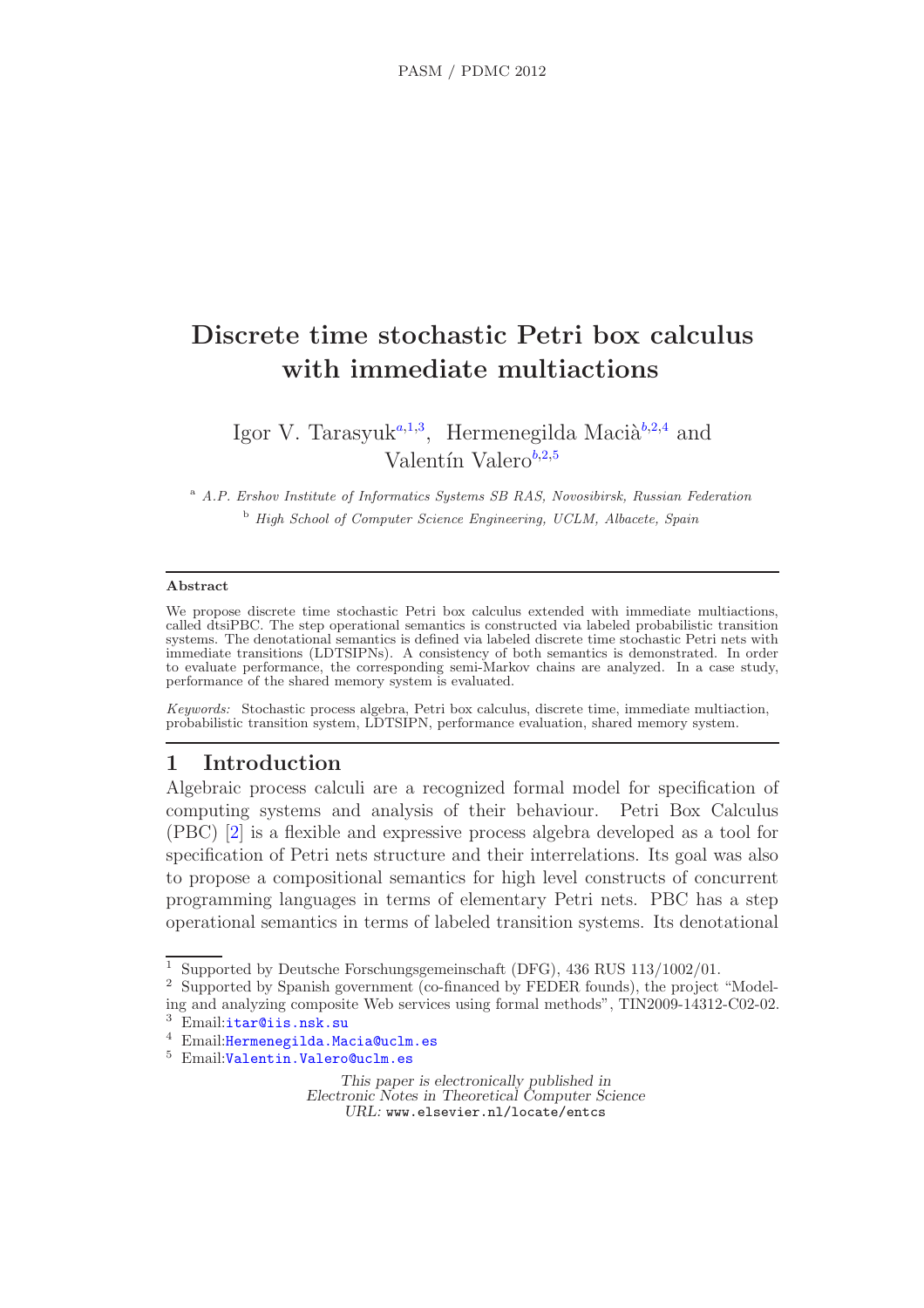semantics was proposed in terms of a subclass of Petri nets (PNs) equipped with interface and considered up to isomorphism called Petri boxes.

There are timed extensions of PBC considering a deterministic time model: time Petri box calculus (tPBC) [\[6\]](#page-20-1), in which an interleaving semantics is considered and *actions* have a time interval associated; timed Petri box calculus (TPBC) [\[10\]](#page-20-2), where a step semantics is considered and multiactions have time durations associated, and arc time Petri box calculus (atPBC) [\[14\]](#page-20-3), in which a step semantics is also considered and time intervals for the multiaction delays. There are also stochastic extensions of PBC: stochastic Petri box calculus (sPBC) [\[7,](#page-20-4) [8\]](#page-20-5), with a continuous time model and multiaction delays that follow a negative exponential distribution. A discrete time stochastic extension of finite PBC was presented in [\[15\]](#page-20-6), dtsPBC, providing a step operational semantics and a denotational semantics based on *dts-boxes*, a subclass of labeled discrete time stochastic PNs (LDTSPNs).

In this paper, dtsPBC is extended with the iteration operator and immediate multiactions. This new language, *discrete time stochastic and imme*diate Petri box calculus (dtsiPBC), is a discrete time analog of sPBC. Immediate multiactions increase the specification capability: they can model instant probabilistic choices and activities with negligible durations. They are also used to specify urgent activities and the ones, which not relevant for performance evaluation. In many cases, they result in a more clear system representation. We define a step operational semantics by using labeled probabilistic transition systems, and a corresponding denotational semantics in terms of a subclass of LDTSPNs with immediate transitions (LDTSIPNs), called dtsi-boxes. Consistency of both semantics is then demonstrated. The corresponding stochastic process, semi-Markov chain (SMC), is constructed and investigated, with the purpose of performance evaluation. At last, a case study of a system with two processors and a common shared memory explains how to model and analyze performance of concurrent systems with dtsiPBC.

There are many well-known works related to stochastic extensions of process algebras (SPAs). Due to the lack of space we can only mention a few of them, as MTIPP  $[4]$ , PEPA  $[5]$  and EMPA  $[1]$ . The first difference between dtsiPBC and these classical SPAs comes from PBC, since dtsiPBC is based on that calculus: all operations and a notion of multiaction are inherited from PBC. The second difference is discrete conditional probabilities of activities in dtsiPBC due to its discrete time semantics, whereas the action rates are used in the standard SPAs with continuous time semantics. Discrete time operational semantics of dtsiPBC allows for concurrent execution of activities in steps. In continuous time semantics, concurrency is simulated by interleaving, since simultaneous occurrence of any two events has zero probability according to the properties of continuous probability distributions. The third difference are immediate multiactions in dtsiPBC which have the same priority while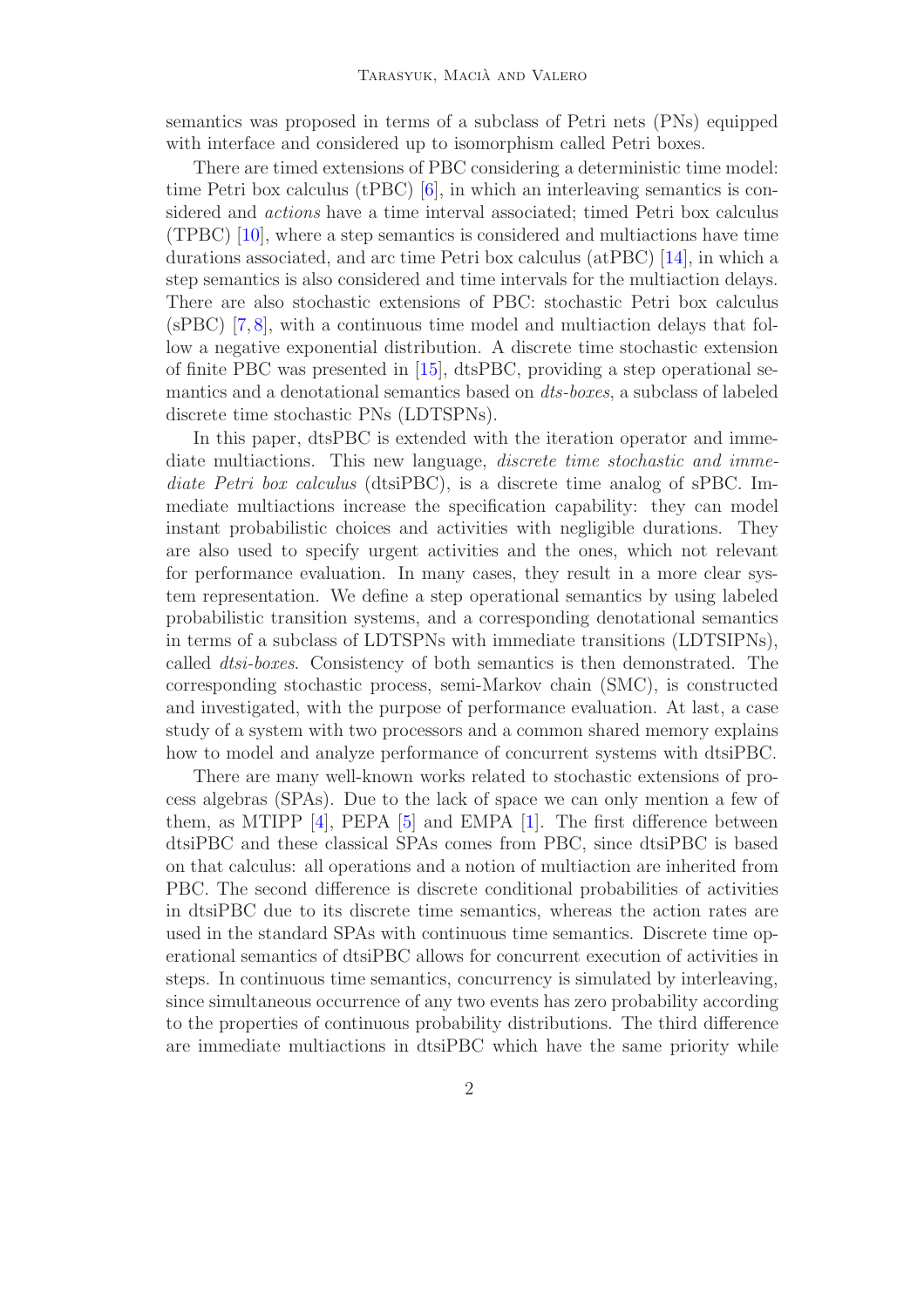immediate actions in EMPA can have different priorities. There exist no immediate actions in MTIPP and PEPA. There is a recent work by Markovski and de Vink [\[9\]](#page-20-10), where a SPA with discrete time is defined, providing for it an interleaving semantics, but in this work immediate actions are not considered.

The paper is organized as follows. In Section [2,](#page-2-0) the syntax of the extended calculus dtsiPBC is presented. In Section [3,](#page-4-0) we construct the operational semantics of the algebra in terms of labeled probabilistic transition systems. In Section [4,](#page-10-0) we propose the denotational semantics based on a subclass of LDTSIPNs. In Section [5,](#page-14-0) the corresponding stochastic process is defined and analyzed. In Section [6,](#page-16-0) an illustrative example of the shared memory system is presented and investigated as a case study. Section [7](#page-19-0) summarizes the results obtained and outlines research perspectives.

#### <span id="page-2-0"></span>2 Syntax

We denote the set of all finite multisets over a set X by  $\mathbb{N}_f^X$  and the set of all subsets of X by  $2^X$ . Let  $Act = \{a, b, \ldots\}$  be the set of *elementary actions*. Then  $\widehat{Act} = \{\hat{a}, \hat{b}, ...\}$  is the set of *conjugated actions (conjugates)* s.t.  $a \neq \hat{a}$ and  $\hat{a} = a$ . Let  $\mathcal{A} = Act \cup \widehat{Act}$  be the set of all actions, and  $\mathcal{L} = \mathbb{N}_f^{\mathcal{A}}$  be the set of all multiactions. Note that  $\emptyset \in \mathcal{L}$ , this corresponds to the execution of a multiaction that contains no visible action names. The *alphabet* of  $\alpha \in \mathcal{L}$  is defined as  $\mathcal{A}(\alpha) = \{x \in \mathcal{A} \mid \alpha(x) > 0\}.$ 

A stochastic multiaction is a pair  $(\alpha, \rho)$ , where  $\alpha \in \mathcal{L}$  and  $\rho \in (0, 1)$  is the conditional probability of the multiaction  $\alpha$ . These probabilities are used to calculate the probabilities of state changes (steps) at discrete time moments. The probabilities of stochastic multiactions are required not to be equal to 1, since this value is left for immediate multiactions. On the other hand, notice that zero probabilities are not allowed for multiactions, since they would never be performed in this case. Let  $\mathcal{SL}$  be the set of all stochastic multiactions.

An *immediate multiaction* is a pair  $(\alpha, l)$ , where  $\alpha \in \mathcal{L}$  and  $l \in \mathbb{N} \setminus \{0\}$ is the non-zero weight of the multiaction  $\alpha$ . These are clearly identifiable from stochastic multiactions, because of the natural number instead of a real number in the interval  $(0, 1)$ . Stochastic and immediate multiactions cannot be executed together in some concurrent step, i.e. the steps can only consist either of stochastic or immediate multiactions, the latter having a priority over stochastic ones. Thus, in a state where both kinds of multiactions can occur, immediate multiactions always occur before stochastic ones. Let  $\mathcal{IL}$  be the set of all immediate multiactions.

Notice that the same multiaction  $\alpha \in \mathcal{L}$  may have different probabilities and weights in the same specification. An activity is a stochastic or an immediate multiaction. Let  $\mathcal{SIL} = \mathcal{SL} \cup \mathcal{IL}$  be the set of all activities. The alphabet of  $(\alpha, \kappa) \in \mathcal{SIL}$  is defined as  $\mathcal{A}(\alpha, \kappa) = \mathcal{A}(\alpha)$ . The alphabet of  $\Upsilon \in \mathbb{N}^{\mathcal{SIL}}_f$  is defined as  $\mathcal{A}(\Upsilon) = \bigcup_{(\alpha,\kappa)\in\Upsilon}\mathcal{A}(\alpha)$ . For  $(\alpha,\kappa) \in \mathcal{SIL}$ , we define its multiaction part as  $\mathcal{L}(\alpha,\kappa) = \alpha$  and its probability or weight part as  $\Omega(\alpha,\kappa) = \kappa$ .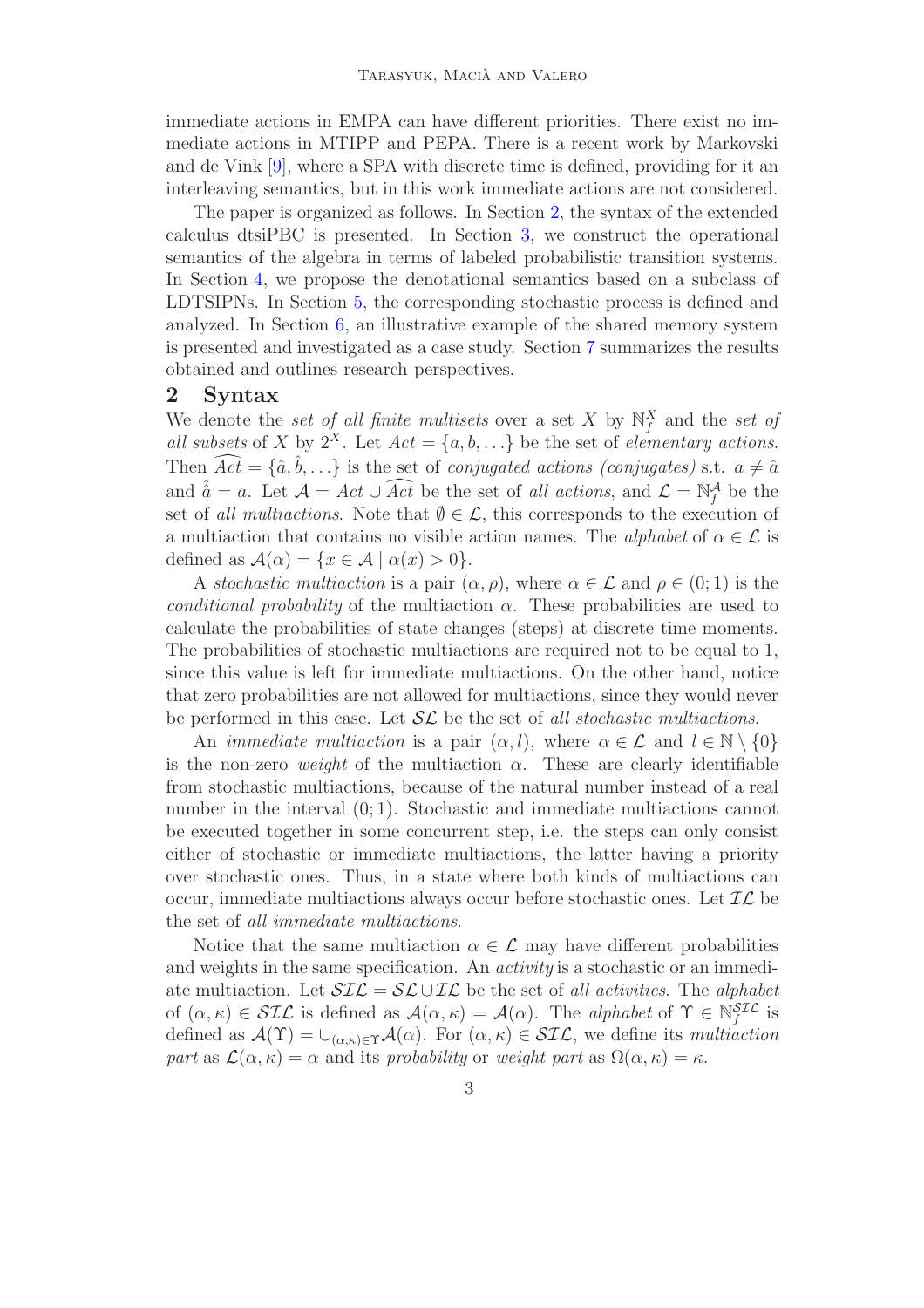Activities are combined into formulas by the following operations: sequential execution ;, choice  $\parallel$ , parallelism  $\parallel$ , relabeling  $\parallel f \parallel$  of actions, restriction rs over a single action, synchronization sy on an action and its conjugate, and *iteration* [ \* \* ] with three arguments: initialization, iteration body and termination. Sequential execution and choice have the standard interpretation like in other process algebras, but parallelism does not include synchronization unlike the corresponding operation in the standard process calculi. Relabeling functions  $f : A \rightarrow A$  are bijections preserving conjugates, i.e.  $\forall x \in \mathcal{A}, f(\hat{x}) = f(x)$ . Relabeling is extended to multiactions: for  $\alpha \in \mathcal{L}$ , we define  $f(\alpha) = \sum_{x \in \alpha} f(x)$ . Relabeling is extended to multisets of activities: for  $\Upsilon \in \mathbb{N}_{f}^{\mathcal{SLL}}$ , we define  $f(\Upsilon) = \sum_{(\alpha,\kappa) \in \Upsilon} (f(\alpha), \kappa)$ . Restriction over an action  $a \in Act$  means that any process behaviour containing a or  $\hat{a}$  is not allowed.

Synchronization of multiactions is defined for multiactions belonging to the same class (stochastic or immediate). Taking into account this requirement, let  $\alpha, \beta \in \mathcal{L}$ , and  $a \in \mathcal{A}ct$  s.t.  $a \in \alpha$  and  $\hat{a} \in \beta$  or  $\hat{a} \in \alpha$  and  $a \in \beta$ . Synchronization of  $\alpha$  and  $\beta$  by a is defined as  $\alpha \oplus_{\alpha} \beta = \gamma$ , where

$$
\gamma(x) = \begin{cases} \alpha(x) + \beta(x) - 1, & \text{if } x = a \text{ or } x = \hat{a}; \\ \alpha(x) + \beta(x), & \text{otherwise.} \end{cases}
$$

As in PBC, static expressions specify the structure of processes and correspond to unmarked LDTSIPNs.

**Definition 2.1** Let  $(\alpha, \kappa) \in \mathcal{SIL}$ ,  $a \in Act$ . A static expression of dtsiPBC is  $E ::= (\alpha, \kappa) | E; E | E E | E | E | E | E | f | | E$  rs  $a | E$  sy  $a | [E * E * E].$ StatExpr will denote the set of all static expressions of dtsiPBC.

A restriction must be introduced to avoid inconsistency of the iteration operator. We do not allow any concurrency at the highest level of the second argument of iteration. This is not a severe restriction, since we can prefix parallel expressions by an activity with the empty multiaction. The mentioned inconsistency can result in non-safe nets [\[3\]](#page-20-11).

**Definition 2.2** Let  $(\alpha, \kappa) \in \mathcal{SIL}$ ,  $a \in Act$ . A regular static expression of dtsiPBC is

 $E ::= (\alpha, \kappa) | E; E | E | E | E | E | E | E | f | E \text{ is a} | E \text{ sy a} | [E * D * E],$ 

where  $D ::= (\alpha, \kappa) | D; E | D[|D | D[f] | D$  rs  $a | D$  sy  $a | [D * D * E].$ RegStatExpr will denote the set of all regular static expressions of dtsiPBC. Dynamic expressions specify process states, and correspond to LDTSIPNs (marked by definition). Dynamic expressions are obtained from static ones which are annotated with upper or lower bars and specify active components of the system at the current instant.  $\overline{E}$  denotes the *initial*,  $\underline{E}$  denotes the *final* state of the process specified by a static expression  $E$ . The underlying static expression of a dynamic one is obtained by removing all the bars from it. **Definition 2.3** Let  $E \in StatExpr$ ,  $a \in Act$ . A dynamic expression of dtsiPBC is

$$
G ::= \overline{E} | \underline{E} | G; E | E; G | G[|E| | E[|G| | G| | G| | G| | G| | G \text{ is a } | G \text{ s y a } | G \text{ s y a } | G \text{ s y a } | G \text{ s y a } | G \text{ s y a } | G \text{ s y a } | G \text{ s y a } | G \text{ s y a } | G \text{ s y a } | G \text{ s y a } | G \text{ s y a } | G \text{ s y a } | G \text{ s y a } | G \text{ s y a } | G \text{ s y a } | G \text{ s y a } | G \text{ s y a } | G \text{ s y a } | G \text{ s y a } | G \text{ s y a } | G \text{ s y a } | G \text{ s y a } | G \text{ s y a } | G \text{ s y a } | G \text{ s y a } | G \text{ s y a } | G \text{ s y a } | G \text{ s y a } | G \text{ s y a } | G \text{ s y a } | G \text{ s y a } | G \text{ s y a } | G \text{ s y a } | G \text{ s y a } | G \text{ s y a } | G \text{ s y a } | G \text{ s y a } | G \text{ s y a } | G \text{ s y a } | G \text{ s y a } | G \text{ s y a } | G \text{ s y a } | G \text{ s y a } | G \text{ s y a } | G \text{ s y a } | G \text{ s y a } | G \text{ s y a } | G \text{ s y a } | G \text{ s y a } | G \text{ s y a } | G \text{ s y a } | G \text{ s y a } | G \text{ s y a } | G \text{ s y a } | G \text{ s y a } | G \text{ s y a } | G \text{ s y a } | G \text{ s y a } | G \text{ s y a } | G \text{ s y a } | G \text{ s y a } | G \text{ s y a } | G \text{ s y a } | G \text{ s y a } | G \text{ s y a } | G \text{ s y a } | G \text{ s y a } | G \text{ s y a } | G \text{ s y a } | G \text{ s y a } | G \text{ s y a } | G \text{ s y a } | G \text{ s y a } | G \text{ s y a } | G \text{ s y a } | G \text{ s y a } | G \text{ s y a } | G \text{ s y a } | G \
$$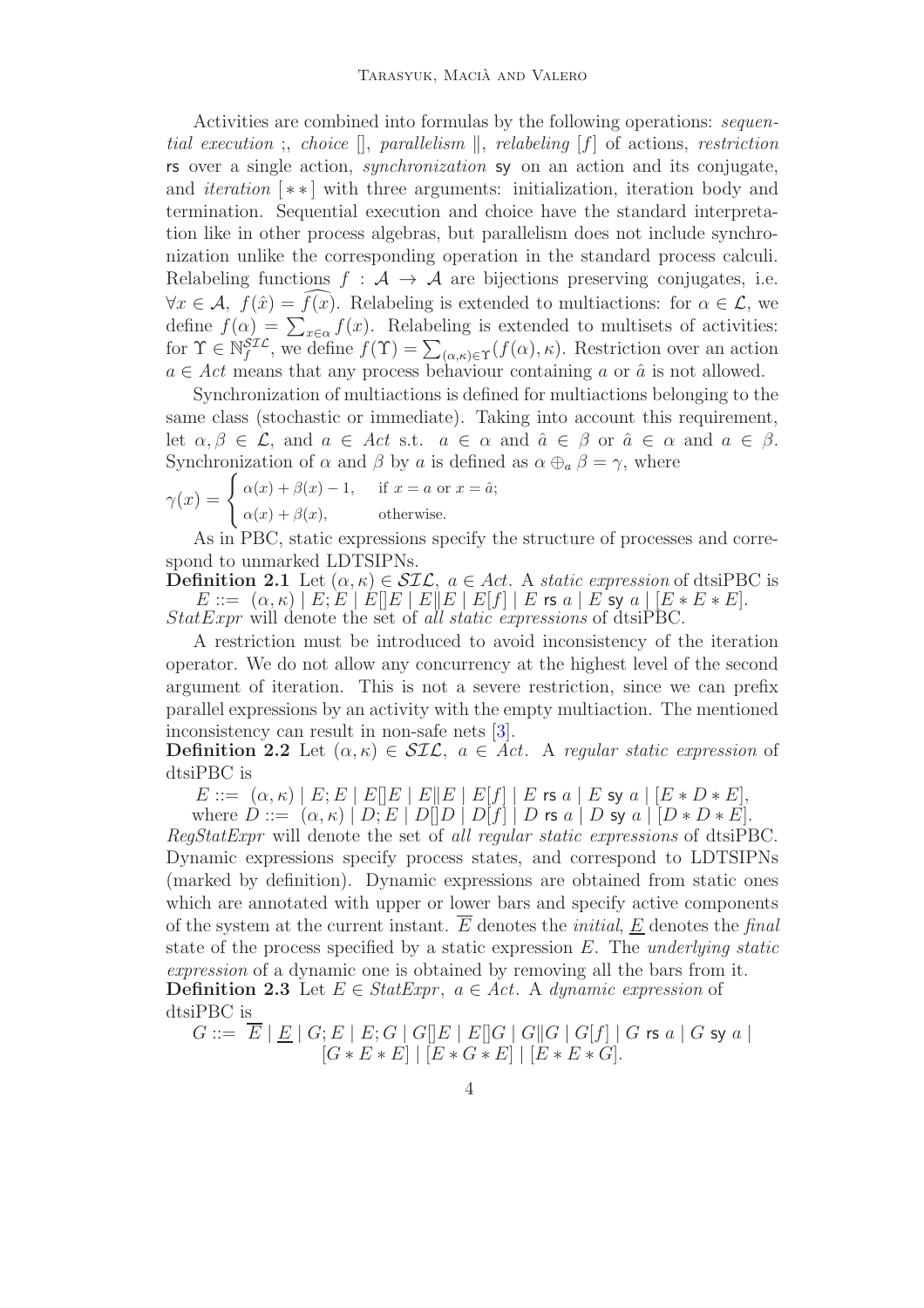$DynExpr$  will denote the set of all dynamic expressions of dtsiPBC. If the underlying static expression of a dynamic one is not regular, the corresponding LDTSIPN can be non-safe (but it is 2-bounded in the worst case [\[3\]](#page-20-11)). A dynamic expression is regular if its underlying static expression is regular. RegDynExpr denotes the set of all regular dynamic expressions of dtsiPBC.

# <span id="page-4-0"></span>3 Operational semantics

Inaction Rules. These describe structural transformations for dynamic expressions, but not changing the states of the specified processes. The goal of these syntactic transformations is to obtain the well-structured terminal expressions called operative ones to which no inaction rules can be further applied. These transformations do not take any time, and their application to a dynamic expression will not modify the corresponding marking in the associated LDTSIPN. No transitions are therefore fired in relation with these transformations. In Table [1,](#page-4-1) we define the inaction rules for the regular dynamic expressions in the form of overlined and underlined static ones, where  $E, F, K \in \text{RegStatExpr}$  and  $a \in \text{Act.}$  Inaction rules for arbitrary regular dy-namic expressions are defined in Table [2,](#page-4-2) where  $E, F \in \text{RegStatexpr}, a \in \text{Act}$ and  $G, H, \tilde{G}, H \in RegDynExpr$ .  $T_{\rm B}$  1.1.  $\pm$  1.1.

<span id="page-4-1"></span>

|                                                                     | Table I<br>In action rules for overlined and underlined regular static expressions                                                                        |                                     |
|---------------------------------------------------------------------|-----------------------------------------------------------------------------------------------------------------------------------------------------------|-------------------------------------|
| $\overline{E;F} \Rightarrow \overline{E};F$                         | $E; F \Rightarrow E; \overline{F}$                                                                                                                        | $E; E \Rightarrow E; F$             |
| $E  F \Rightarrow E  F$                                             | $E  F \Rightarrow E  \overline{F}$                                                                                                                        | $\underline{E}[[F \Rightarrow E][F$ |
| $E[\underline{F} \Rightarrow E[]F]$                                 | $E  F \Rightarrow E  F$                                                                                                                                   | $E  E \Rightarrow E  F$             |
| $\overline{E[f]} \Rightarrow \overline{E}[f]$                       | $\underline{E}[f] \Rightarrow E[f]$                                                                                                                       | E rs $a \Rightarrow E$ rs $a$       |
| $\underline{E}$ rs $a \Rightarrow \underline{E}$ rs $\underline{a}$ | E sy $a \Rightarrow \overline{E}$ sy $a$                                                                                                                  | E sy $a \Rightarrow E$ sy $a$       |
|                                                                     | $\overline{[E*F*K]} \Rightarrow \overline{[E*F*K]} \underline{[E*F*K]} \Rightarrow [E*\overline{F}*K] \underline{[E*F*K]} \Rightarrow [E*\overline{F}*K]$ |                                     |
|                                                                     | $[E * F * K] \Rightarrow [E * F * \overline{K}] [E * F * K] \Rightarrow [E * F * K]$                                                                      |                                     |

| Table 2                                                  |  |  |  |  |  |
|----------------------------------------------------------|--|--|--|--|--|
| Inaction rules for arbitrary regular dynamic expressions |  |  |  |  |  |

<span id="page-4-2"></span>

| $G \Rightarrow \bar{G}, \ o \in \{ ;, [] \}$                                                    | $G \Rightarrow G, \ \circ \in \{;,\}$ | $G \Rightarrow G$                                                                                              | $H{\Rightarrow}H$       | $G \Rightarrow G$       |
|-------------------------------------------------------------------------------------------------|---------------------------------------|----------------------------------------------------------------------------------------------------------------|-------------------------|-------------------------|
| $G \circ E \Rightarrow G \circ E$                                                               | $E \circ G \Rightarrow E \circ G$     | $G  H \Rightarrow G  H$                                                                                        | $G  H \Rightarrow G  H$ | $G[f] \Rightarrow G[f]$ |
| $G \Rightarrow G$ , $\circ \in \{ \text{rs}, \text{sy} \}$<br>$G \circ a \Rightarrow G \circ a$ | $G \Rightarrow G$                     | $G \Rightarrow G$<br>$[G*E*F] \Rightarrow [G*E*F]$ $[E*G*F] \Rightarrow [E*G*F]$ $[E*F*G] \Rightarrow [E*F*G]$ | $G \Rightarrow G$       |                         |

A regular dynamic expression G is operative if no inaction rule can be applied to it.  $OpRegDynExpr$  denotes the set of all *operative regular dynamic* expressions of dtsiPBC. Note that any dynamic expression can be always transformed into a (not necessarily unique) operative one by using the inaction rules. We shall consider regular expressions only and omit the word "regular".

**Definition 3.1** Let  $\approx$  =  $(\Rightarrow \cup \Leftarrow)^*$  be the structural equivalence of dynamic expressions in dtsiPBC. Thus, two dynamic expressions  $G$  and  $G'$  are structurally equivalent, denoted by  $G \approx G'$ , if they can be reached from each other by applying the inaction rules in forward or backward direction.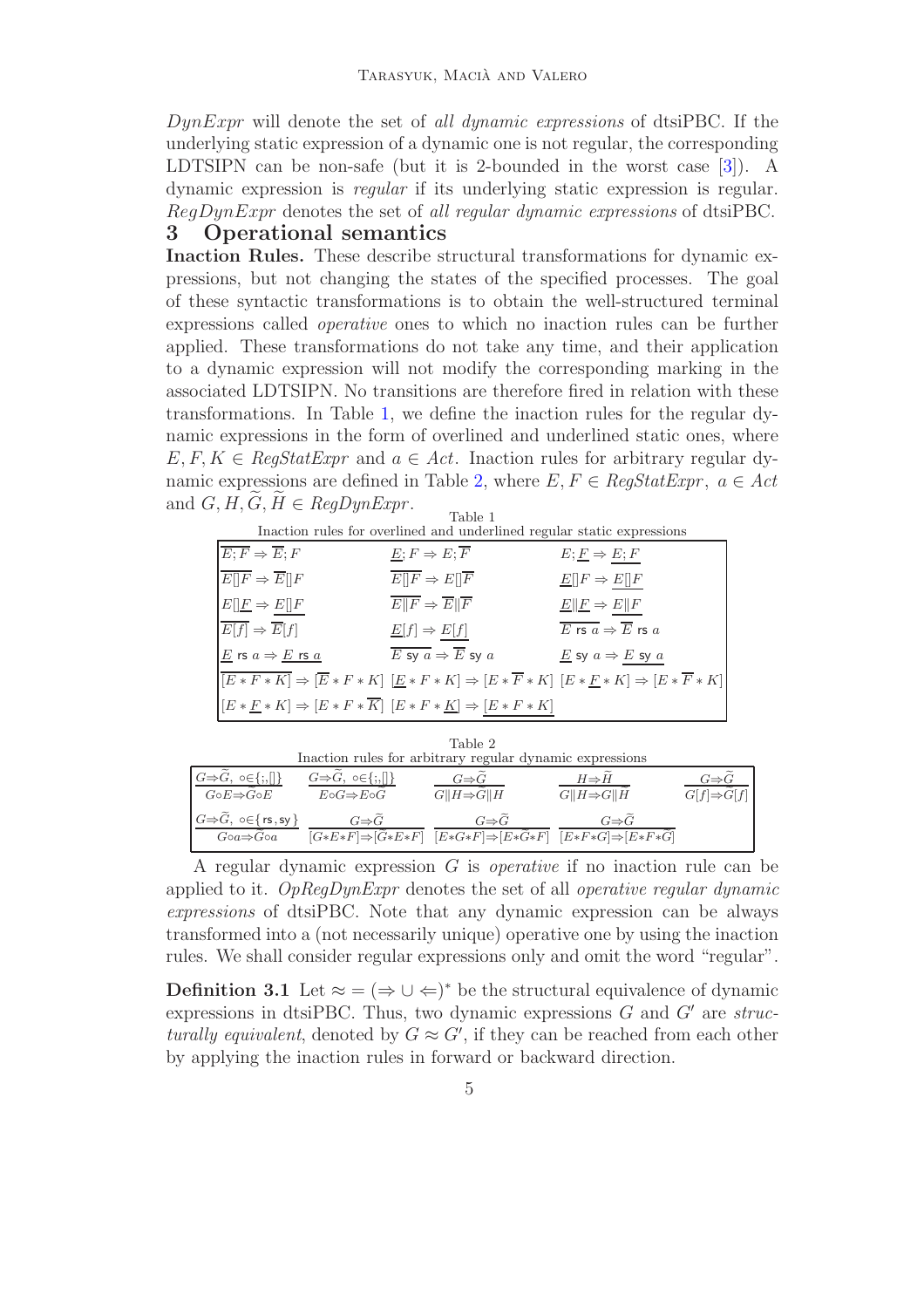Action and empty loop rules. With action rules the execution of activities is captured. The prioritization of immediate multiactions w.r.t. stochastic ones is also captured by these action rules. We also have the empty loop rule, which is used to capture a delay of one time unit at any state when no immediate multiactions are executable. In this case, the empty multiset of activities is considered to be executed. Action rules with stochastic multiactions define dynamic expression transformations due to the execution of non-empty multisets of stochastic multiactions, and are time consuming, they take one time unit, whereas action rules with immediate multiactions define instantaneous dynamic expression transformations due to the execution of non-empty multisets of immediate multiactions. Action rules with either stochastic or immediate multiactions respectively correspond to stochastic or immediate transition firings in the corresponding LDTSIPN. The firing of a set of stochastic transitions is time consuming, one time unit elapses with their firing, whereas immediate transitions take no time in their firing.

With the empty loop rule  $G \stackrel{\emptyset}{\rightarrow} G$  (rule El in Table [3\)](#page-7-0) we capture the possibility to stay at a tangible state (only stochastic movements are possible) without firing any activities. This is defined as an empty movement that takes one time unit. This rule reflects a non-zero probability to stay at the current state at the next time moment, which is an essential feature of discrete time stochastic processes. This is a new rule that has no prototype among inaction rules of PBC, since it represents a time delay. The PBC rule  $G \stackrel{\emptyset}{\to} G$  from [\[3\]](#page-20-11) in our setting would correspond to a rule  $G \Rightarrow G$ , but notice that our model is strongly based on the transformation of dynamic expressions into operative ones by the bars movements, hence, we do not introduce it in dtsiPBC.

Thus, an application of every action rule with stochastic multiactions or the empty loop rule requires one time unit delay, i.e. the execution of a (possibly empty) multiset of stochastic multiactions leading to the dynamic expression transformation described by the rule is accomplished instantaneously after one time unit. An application of every action rule with immediate multiactions does not take any time, i.e. the execution of a (non-empty) multiset of immediate multiactions is accomplished instantaneously at the current instant.

Expressions of dtsiPBC can contain identical activities. Thus, to avoid technical difficulties, such as the proper calculation of the state change probabilities for multiple transitions, we can always enumerate coinciding activities from left to right in the syntax of expressions. The new activities obtained from synchronization will be annotated with concatenation of numberings of the activities they come from, hence, the numbering we use has a tree structure to reflect the effect of multiple synchronizations. But notice that the new activities resulting from synchronizations in different orders should be considered up to permutation of their numbering. In this way, we can recognize different instances of the same activity.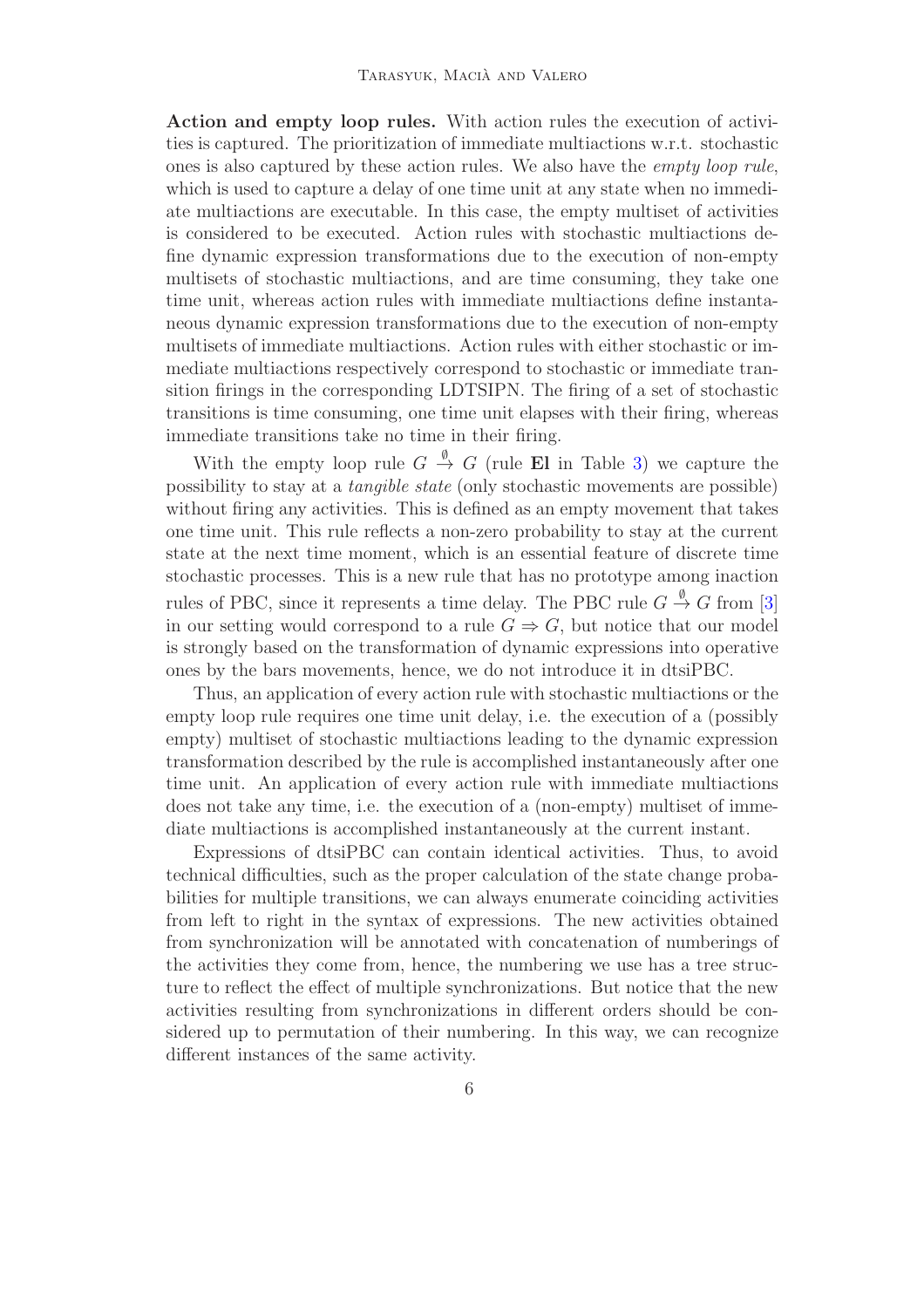Due to the lack of space we omit a formalization of the numbering mechanism, which is straightforward. From now onwards, we will assume that the identical activities are enumerated when needed to avoid ambiguity. This enumeration is considered to be implicit.

Let  $\mathcal{E} \subset X^2$  be an equivalence relation on a set X. The *equivalence class* (w.r.t.  $\mathcal{E}$ ) of  $x \in X$  is  $[x]_{\mathcal{E}} = \{y \in X \mid (x, y) \in \mathcal{E}\}\)$ . The equivalence  $\mathcal{E}$ partitions X into the set of equivalence classes  $X/\varepsilon = \{ [x]_{\varepsilon} \mid x \in X \}.$ 

Let G be a dynamic expression. Then  $|G|_{\approx} = \{H \mid G \approx H\}$  is the equivalence class of  $G$  w.r.t. the structural equivalence.  $G$  is an *initial* dynamic expression, denoted by  $init(G)$ , if  $\exists E \in \text{RegStatExpr}, G \in [\overline{E}]_{\approx}$ . G is a final dynamic expression, denoted by  $\text{final}(G)$ , if  $\exists E \in \text{RegStatExpr}, G \in [E]_{\approx}$ .

Let  $G \in OpRegDynExpr$ . We now define the set of all sets of activities which can be executed from G, denoted by  $Can(G)$ . Let  $(\alpha, \kappa) \in \mathcal{SIL}$ ,  $E, F \in$  $RegStatexpr, G, H \in OpReqDynExpr$  and  $a \in Act$ .

- (i) If  $\operatorname{final}(G)$  then  $\operatorname{Can}(G) = \emptyset$ .
- (ii) If  $G = \overline{(\alpha, \kappa)}$  then  $Can(G) = \{\{\alpha, \kappa)\}\}.$
- (iii) If  $\Upsilon \in Can(G)$  then  $\Upsilon \in Can(G \circ E)$ ,  $\Upsilon \in Can(E \circ G)$  ( $\circ \in \{\, ; , \lVert \}$ ),  $\Upsilon \in Can(G||H), \Upsilon \in Can(H||G), f(\Upsilon) \in Can(G[f]), \Upsilon \in Can(G \text{ rs } a)$ (when  $a, \hat{a} \notin \mathcal{A}(\Upsilon)$ ),  $\Upsilon \in \text{Can}(G \text{ sy } a)$ ,  $\Upsilon \in \text{Can}([G * E * F])$ ,  $\Upsilon \in Can([E * G * F]), \ \Upsilon \in Can([E * F * G]).$
- (iv) If  $\Upsilon \in Can(G)$  and  $\Xi \in Can(H)$  then  $\Upsilon + \Xi \in Can(G||H)$ .
- (v) If  $\Upsilon \in Can(G \text{ sy } a)$  and  $(\alpha, \kappa), (\beta, \lambda) \in \Upsilon$  are different,  $a \in \alpha, \hat{a} \in \beta$  then (a)  $(\Upsilon + \{(\alpha \oplus_{a} \beta, \kappa \cdot \lambda)\}) \setminus \{(\alpha, \kappa), (\beta, \lambda)\} \in Can(G \text{ sy } a), \text{ if } \kappa, \lambda \in (0, 1);$ 
	- (b)  $(\Upsilon + \{(\alpha \oplus_{a} \beta, \kappa + \lambda)\}) \setminus \{(\alpha, \kappa), (\beta, \lambda)\} \in Can(G \text{ sy } a), \text{ if } \kappa, \lambda \in \mathbb{N} \setminus \{0\}.$

When we synchronize the same set of activities in different orders, we obtain several activities with the same multiaction and probability or weight parts, but with different numberings having the same content. Then we only consider a single one of the resulting activities to avoid introducing redundant ones.

By definition of  $Can(G), \Upsilon \in Can(G)$  implies  $\forall \Xi \subseteq \Upsilon, \Xi \neq \emptyset, \Xi \in$  $Can(G)$ . The expression  $G \in OpRegDynExpr$  is tangible, denoted by  $tang(G)$ , if  $Can(G)$  contains only sets of stochastic multiactions (possibly including the empty set), i.e.  $\forall \Upsilon \in Can(G), \ \Upsilon \in \mathbb{N}^{\mathcal{SL}}_f$ . Otherwise, G is vanishing, denoted by vanish $(G)$ , meaning that there are immediate multiactions in the sets from  $Can(G)$ , hence, according to the note above, there are non-empty sets of immediate multiactions in  $Can(G)$ , i.e.  $\exists \Upsilon \in Can(G), \ \Upsilon \in \mathbb{N}_{f}^{\mathcal{IL}} \setminus \{\emptyset\}.$  Clearly, immediate multiactions are only executable from vanishing operative dynamic expressions. Stochastic multiactions are only executable from tangible ones, since no stochastic multiactions can be executed from a vanishing operative dynamic expression  $G$ , even if  $Can(G)$  contains sets of stochastic multiactions.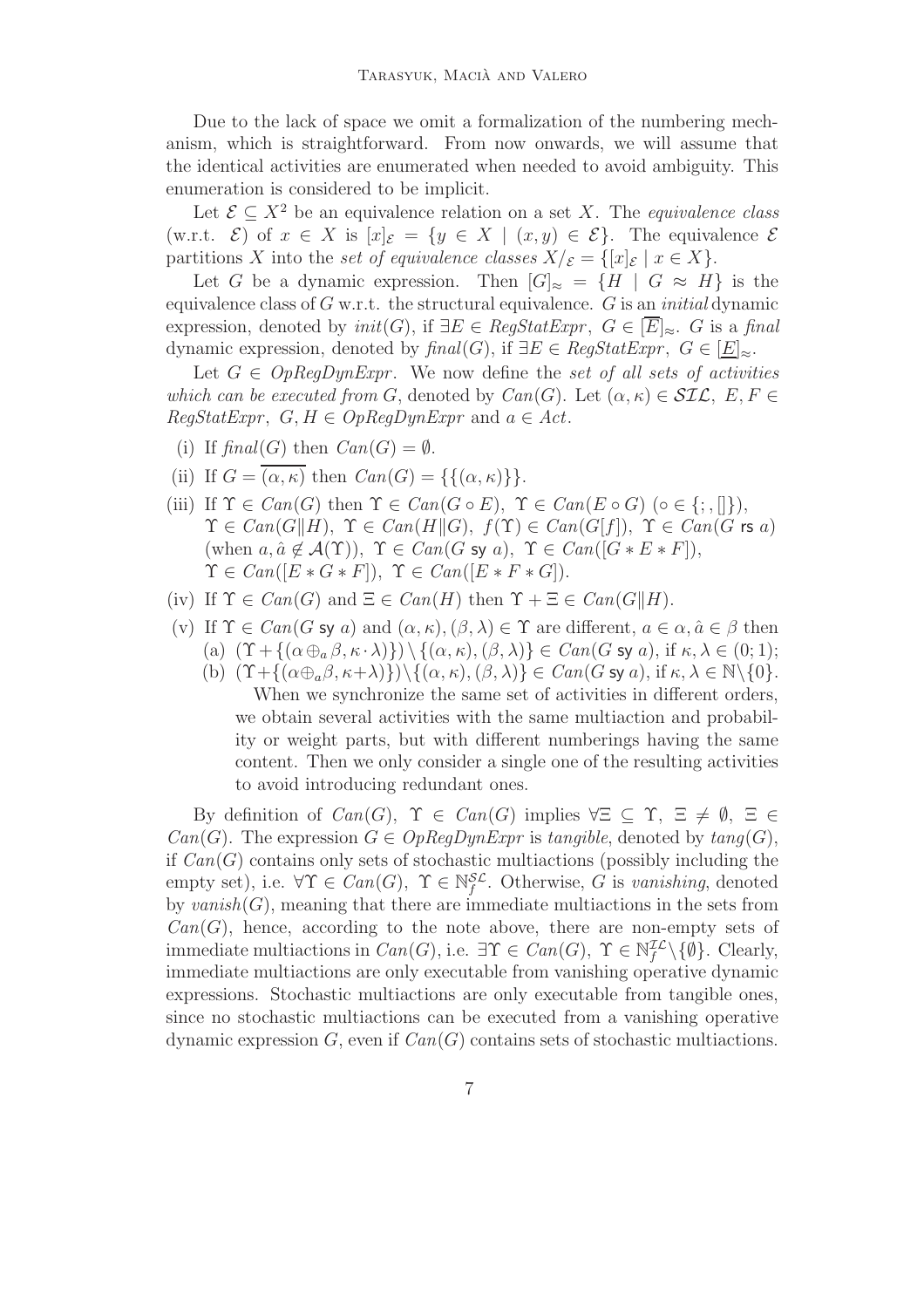The reason is that immediate multiactions have a priority over stochastic ones, and must be executed first.

In Table [3,](#page-7-0) we define the action and empty loop rules, where  $(\alpha, \rho), (\beta, \chi) \in$  $\mathcal{SL}, (\alpha, l), (\beta, m) \in \mathcal{IL}, (\alpha, \kappa) \in \mathcal{SIL}.$  Further,  $E, F \in \text{RegStatexpr}, G, H \in$  $OpRegDynExpr, \ \widetilde{G}, \widetilde{H} \in RegDynExpr, \ a \in Act. \ \ Moreover, \ \Gamma, \Delta \in \mathbb{N}_{f}^{\mathcal{SL}}\backslash\{\emptyset\},\$  $\Gamma' \in \mathbb{N}_f^{\mathcal{SL}}, \ I, J \in \mathbb{N}_f^{\mathcal{IL}} \setminus \{\emptyset\}, \ I' \in \mathbb{N}_f^{\mathcal{IL}} \text{ and } \Upsilon \in \mathbb{N}_f^{\mathcal{SL}} \setminus \{\emptyset\}.$  The names of the action rules with immediate multiactions have suffix 'i'.

<span id="page-7-0"></span>

| Action and empty loop rules |                                                                                           |                                                                                                                                                                                                                                                                                                                                                                                                                                                                              |
|-----------------------------|-------------------------------------------------------------------------------------------|------------------------------------------------------------------------------------------------------------------------------------------------------------------------------------------------------------------------------------------------------------------------------------------------------------------------------------------------------------------------------------------------------------------------------------------------------------------------------|
|                             |                                                                                           | $\text{El } \frac{\text{tang}(G)}{G \stackrel{\emptyset}{\to} G} \text{ B } \overline{(\alpha, \kappa)} \stackrel{\{(\alpha, \kappa)\}}{\longrightarrow} \underline{(\alpha, \kappa)} \text{ S } \frac{G \stackrel{\Upsilon}{\to} \widetilde{G}}{G: E \stackrel{\Upsilon}{\to} \widetilde{G}: E: G \stackrel{\Upsilon}{\to} E: \widetilde{G}} \text{ L } \frac{G \stackrel{\Upsilon}{\to} \widetilde{G}}{G: f! \stackrel{f(\Upsilon)}{\to} \widetilde{G}: f!}$               |
|                             |                                                                                           | <b>Rs</b> $\frac{G^{\frac{\gamma}{2}}\tilde{G}, a, \hat{a}\notin\mathcal{A}(\Upsilon)}{G \text{ is } a^{\frac{\gamma}{2}}\tilde{G} \text{ is } a}$ <b>C</b> $\frac{G^{\frac{\Gamma}{2}}\tilde{G}, \neg init(G)\vee(int(G)\wedge tang(\overline{E}))}{G\parallel E^{\frac{\Gamma}{2}}\tilde{G}\parallel E\parallel G^{\frac{\Gamma}{2}}E\parallel \tilde{G}}$                                                                                                                 |
|                             |                                                                                           | $\operatorname{Ci} \frac{G \stackrel{\perp}{\to} \widetilde{G}}{G \parallel E \stackrel{\perp}{\to} \widetilde{G} \parallel E} \frac{F \stackrel{\perp}{\to} \widetilde{G}}{E \parallel G \stackrel{\perp}{\to} E \parallel \widetilde{G}} \quad \operatorname{P1} \frac{G \stackrel{\perp}{\to} \widetilde{G}, \; \text{tang}(H)}{G \parallel H \stackrel{\perp}{\to} \widetilde{G} \parallel H} \; \text{H} \parallel G \stackrel{\Gamma}{\to} H \parallel \widetilde{G}}$ |
|                             |                                                                                           | ${\bf P1i} \xrightarrow[G  H \to \widetilde{G}  H \ H   G \to H    \widetilde{G}]\ {\rm P2} \xrightarrow[G  H] \widetilde{G},\ H \to \widetilde{H},\ \mathit{tang}(G) \wedge \mathit{tang}(H)\ {\rm P2i} \xrightarrow[G  H \to \widetilde{G}] \widetilde{H} \xrightarrow[G  H \to \widetilde{G}] \widetilde{H}$                                                                                                                                                              |
|                             | $\text{I1}$ $\frac{G \rightarrow \widetilde{G}}{[G*E*F] \rightarrow [\widetilde{G}*E*F]}$ | $\textbf{I2} \xrightarrow{G \rightarrow \widetilde{G}, \ \neg init(G) \vee (init(G) \wedge tang(\overline{F}))} \text{[}E * G * F \vert \negthickspace \negthickspace \overline{\neg} \vert E * \widetilde{G} * F \vert \negthickspace \negthickspace \negthickspace$                                                                                                                                                                                                        |
|                             |                                                                                           | <b>12i</b> $\frac{G-\widetilde{G}}{[E*G*F]-E*\widetilde{G}*F]}$ <b>13</b> $\frac{G-\widetilde{G}, \ \ -init(G)\vee(int(G)\wedge tang(\overline{F}))}{[E*F*G]-E*F*\widetilde{G}]}$ <b>13i</b> $\frac{G-\widetilde{G}}{[E*F*G]-E*F*\widetilde{G}]}$                                                                                                                                                                                                                            |
|                             |                                                                                           | $Syl \frac{G^{\gamma} \widetilde{G}}{G \text{ sy } a^{\gamma} \widetilde{G} \text{ sy } a}$ $Syl^2 \frac{G \text{ sy } a^{\frac{\Gamma'+\{(\alpha,\rho)\}+\{(\beta,\chi)\}}{\Gamma'+\{(\alpha\oplus a^{\beta},\rho\cdot\chi)\}}}}{G \text{ sy } a}$ , $a \in \alpha$ , $\hat{a} \in \beta$ , $tang(G \text{ sy } a)$<br>$G \text{ sy } a$                                                                                                                                    |
|                             |                                                                                           | Sy2i $\frac{G \text{ sy } a\frac{I'+\{(\alpha,l)\}+\{(\beta,m)\}}{G \text{ sy } n} \times \tilde{G} \text{ sy } a, a \in \alpha, \hat{a} \in \beta}{G \text{ sy } a\frac{I'+\{(\alpha \oplus a\beta,l+m)\}}{G \text{ sy } n} \times \tilde{G} \text{ sy } a}$                                                                                                                                                                                                                |

Rule Sy2 establishes that the synchronization of two stochastic multiactions is made by taking the product of their probabilities, since we are considering that both must occur for the synchronization to happen, so this corresponds to the probability of the event intersection. In rule  $Syzi$ , we sum the weights of two synchronized immediate multiactions, since the weights can be interpreted as the rewards, thus, we collect the rewards. Moreover, we express that the synchronized execution of immediate multiactions has more importance than that of every single one. Since execution of immediate multiactions takes no time, we prefer to execute in a step as many synchronized immediate multiactions as possible to get more progress in behaviour, this aspect will be used later, while performance evaluation based on the embedded discrete time Markov chains. We do not have self-synchronization, i.e. the synchronization of an activity with itself, since all the (enumerated) activities executed together are considered to be different. This allows us to avoid many technical difficulties, see [\[3\]](#page-20-11).

Transition systems. Now we construct labeled probabilistic transition systems of dynamic expressions to define later the operational semantics.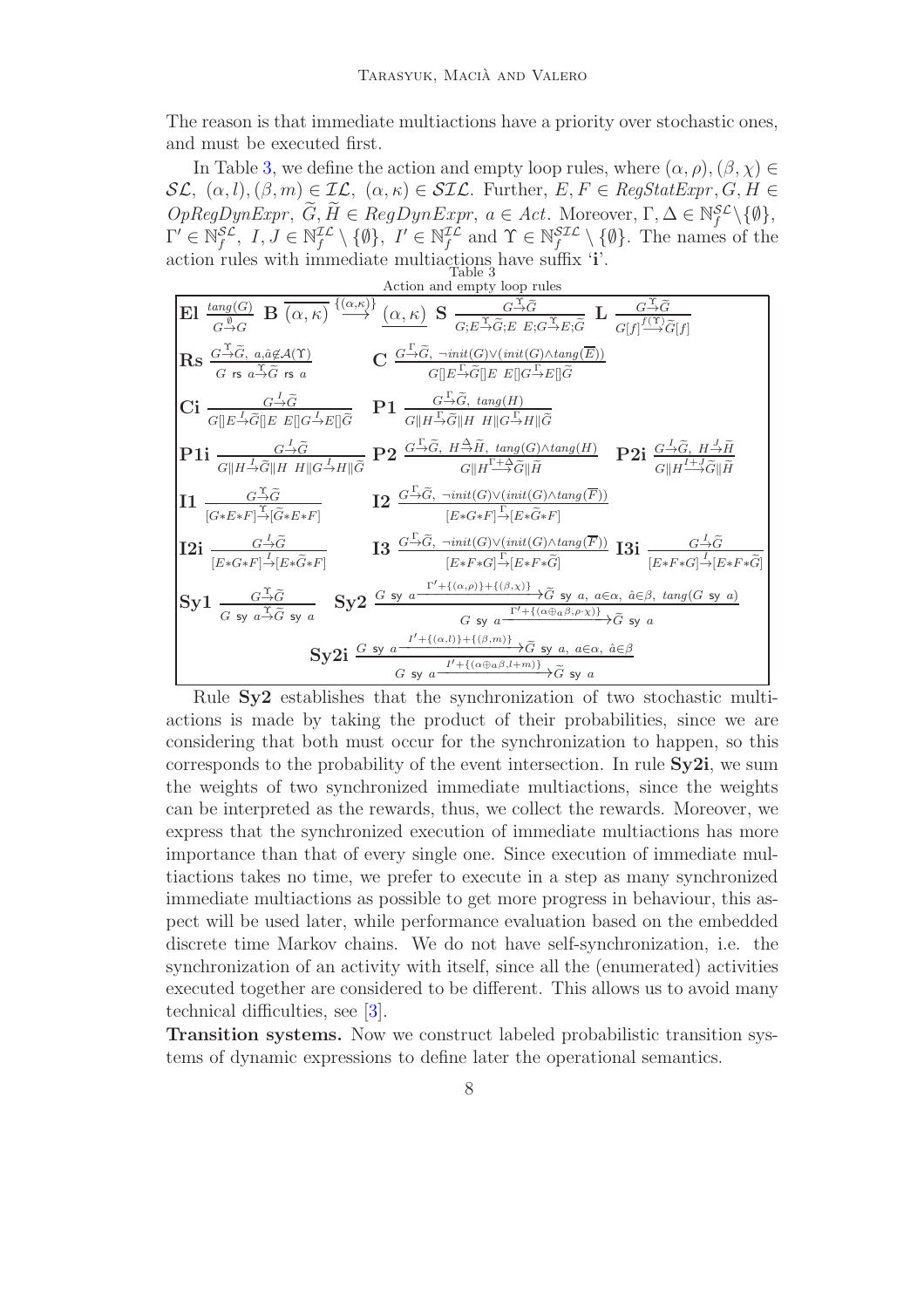**Definition 3.2** The *derivation set*  $DR(G)$  of a dynamic expression G is the minimal set s.t.  $[G]_{\approx} \in DR(G)$  or, if  $[H]_{\approx} \in DR(G)$  and  $\exists \Gamma, H \stackrel{\Gamma}{\to} \widetilde{H}$ , then  $[H]_{\approx} \in DR(G).$ 

Let G be a dynamic expression and  $s, \tilde{s} \in DR(G)$ . The set of all the sets of activities executable in s is defined as  $Exec(s) = \{ \Upsilon \mid \exists H \in s, \exists \widetilde{H}, H \stackrel{\Upsilon}{\to} \widetilde{H} \}.$ Note that if  $\Upsilon \in \mathit{Exec}(s)$ , then  $\exists H \in s$ ,  $\Upsilon \in \mathit{Can}(H)$ . The state s is tangible, if  $Exec(s) \subseteq \mathbb{N}_{f}^{\mathcal{SL}}$ . For tangible states we may have  $Exec(s) = \emptyset$ . Otherwise, the state s is vanishing, and in this case  $Exec(s) \subseteq \mathbb{N}_f^{\mathcal{IL}} \setminus \{\emptyset\}$ . The set of all tangible states from  $DR(G)$  is denoted by  $DR_T(G)$ , and the set of all vanishing states from  $DR(G)$  is denoted by  $DR_V(G)$ . Clearly,  $DR(G) = DR_T(G) \oplus DR_V(G)$ , where ⊎ denotes disjoint union.

Let  $\Upsilon \in \text{Exec}(s) \setminus \{\emptyset\}$ . The probability of the set of stochastic multiactions or the weight of the set of immediate multiactions which is ready for execution in s is  $PF(\Upsilon, s) = \begin{cases} \prod_{(\alpha, \rho) \in \Upsilon} \rho \cdot \prod_{\{(\beta, \chi)\} \in \text{Exec}(s) | (\beta, \chi) \notin \Upsilon\}} (1 - \chi), s \in \text{DR}_T(G); \end{cases}$ For  $\Upsilon = \emptyset$  and  $s \in DR_T(G)$ , let  $PF(\emptyset, s) = \begin{cases} \prod_{\{(\beta,\chi)\}\in\text{Exec}(s)} (1-\chi), \text{Exec}(s) \neq \emptyset; \\ \prod_{\{(\beta,\chi)\}\in\text{Exec}(s)} (1-\chi), \text{Exec}(s) \neq \emptyset; \end{cases}$ 1,  $Exec(s) = \emptyset$ .

Thus, if  $s \in DR_T(G)$  and  $Exec(s) \neq \emptyset$ , then  $PF(\Upsilon, s)$  could be interpreted as a joint probability of independent events. Each such an event is interpreted as readiness or not readiness for execution of a particular stochastic multiaction from Υ. The multiplication in the definition is used because it reflects the probability of the independent event intersection. When only the empty set of activities can be executed in s, i.e.  $Exec(s) = \emptyset$ , we take  $PF(\emptyset, s) = 1$ , since we stay in s in this case. Note that for  $s \in DR_T(G)$  we have  $PF(\emptyset, s) \in (0, 1]$ , hence, we can stay in s at the next time moment with a certain positive probability.

If  $s \in DR_V(G)$  then  $PF(\Upsilon, s)$  could be interpreted as the *overall (cumulative*) weight of the immediate multiactions from  $\Upsilon$ , i.e. the sum of all their weights. The summation here is used since the weights can be seen as the rewards which are collected. In addition, this means that concurrent execution of the immediate multiactions has more importance than that of every single one. Since execution of immediate multiactions takes no time, we prefer to execute in a step as many parallel immediate multiactions as possible to get more progress in behaviour of the embedded discrete time Markov chains of expressions while performance evaluation. This reasoning is the same as that used to define the probability of synchronized immediate multiactions in the rule **Sy2i**. The definition of  $PF(\Gamma, s)$  (and those of other probability functions we shall present) is based on the (implicit) enumeration of activities.

Let  $\Upsilon \in \text{Exec}(s)$ . The probability to execute the set of activities  $\Upsilon$  in s is  $PT(\Upsilon, s) = \frac{PF(\Upsilon, s)}{\sum_{\square \subset \square \subset \square} PI}$  $\frac{Pr(\mathbf{1},s)}{PF(\Xi,s)}$ . Thus,  $PT(\Upsilon,s)$  is the probability of the set of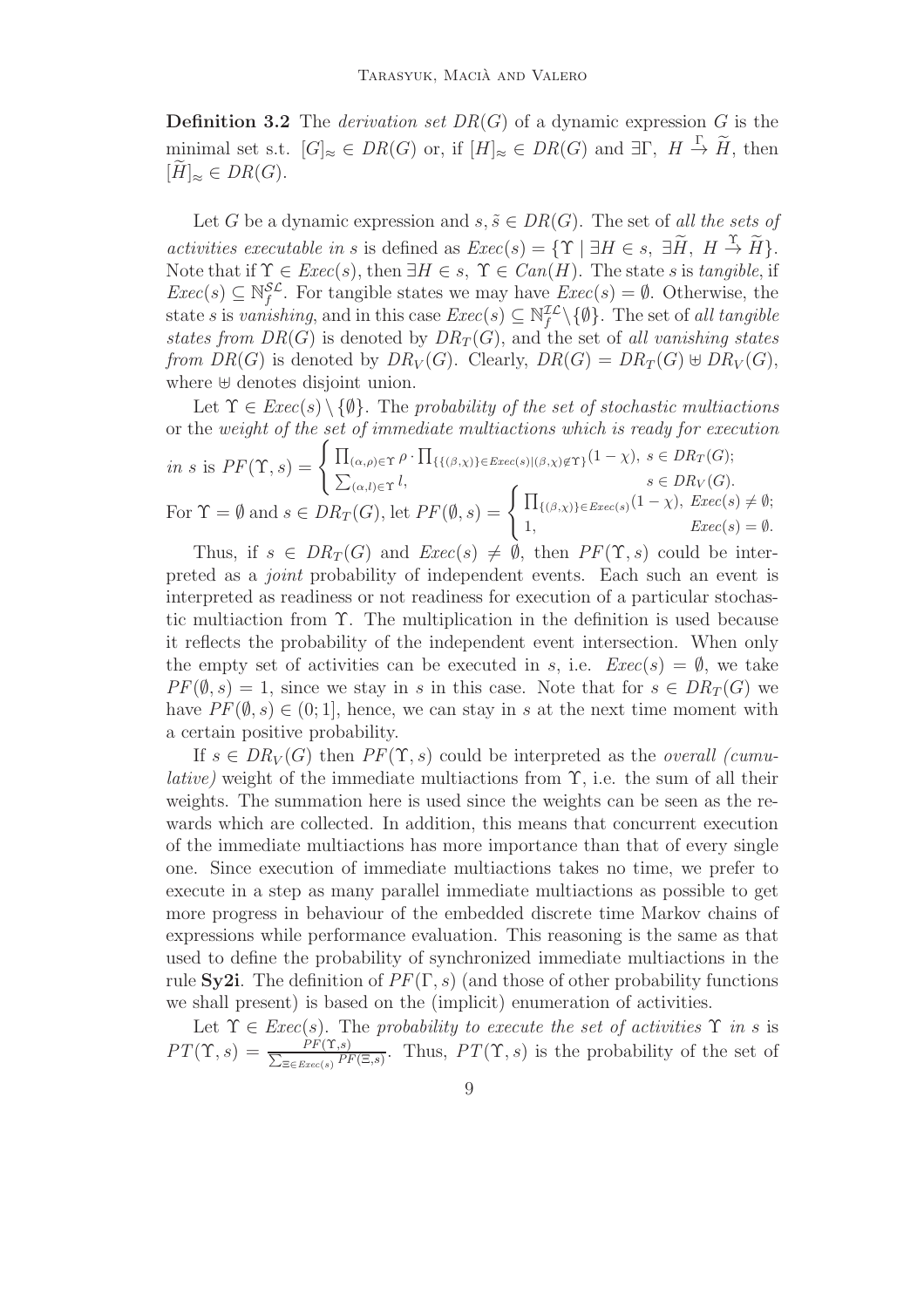stochastic multiactions or the weight of the set of immediate multiactions Υ which is ready for execution in s normalized by the probabilities or the weights of all the sets executable in s. The denominator of the fraction is a sum, since it reflects the probability of the mutually exclusive event union.

If s is tangible, then  $PT(\emptyset, s) \in (0, 1]$ , hence, there is a non-zero probability to stay at the state  $s$  in the next time moment, and the residence time in  $s$  is at least 1 time unit. Observe that  $\forall s \in DR(G), \sum_{\Upsilon \in \text{Exec}(s)} PT(\Upsilon, s) = 1$ , by definition of  $PT(\Upsilon, s)$ ; hence, it defines a probability distribution.

The probability to move from  $s$  to  $\tilde{s}$  by executing any set of activities is  $PM(s, \tilde{s}) = \sum_{\{\Upsilon \mid \exists H \in s, \ \exists \tilde{H} \in \tilde{s}, \ H \to \tilde{H}\}} PT(\Upsilon, s)$ . Since  $PM(s, \tilde{s})$  is the probability to move from  $\dot{s}$  to  $\ddot{s}$  by executing any set of activities (including the empty one), we use summation.

**Definition 3.3** Let G be a dynamic expression. The *(labeled probabilistic)* transition system of G is a quadruple  $TS(G) = (S_G, L_G, \mathcal{T}_G, s_G)$ , where

- the set of *states* is  $S_G = DR(G);$
- the set of *labels* is  $L_G \subseteq 2^{STL} \times (0, 1];$
- the set of transitions is  $\mathcal{T}_G = \{(s, (\Upsilon, PT(\Upsilon, s)), \tilde{s}) \mid s \in DR(G), \exists H \in s,$  $\exists \widetilde{H} \in \widetilde{s}, H \stackrel{\Upsilon}{\rightarrow} \widetilde{H} \};$
- the *initial state* is  $s_G = [G]_{\approx}$ .

The definition of  $TS(G)$  is correct: for every state, the sum of the probabilities of all the transitions starting from it is 1. This is guaranteed by the note after the definition of  $PT(\Upsilon, s)$ . Thus, we have defined a *generative* model of probabilistic processes [\[16\]](#page-20-12), since the sum of the probabilities of the transitions with all possible labels should be equal to 1, not only of those with the same labels (up to enumeration of the activities included) as in the *reactive* models, and we do not have a nested probabilistic choice as in the *stratified* models.

The transition system  $TS(G)$  associated with a dynamic expression G describes all the steps that occur at discrete time moments with some (onestep) probability and consist of sets of activities. Every step consisting of stochastic multiactions or the empty step (i.e. that consisting of the empty set of activities) occurs instantaneously after one discrete time unit delay. Each step consisting of immediate multiactions occurs instantaneously without any delay. The step can change the current state. The states are the structural equivalence classes of dynamic expressions obtained by application of action rules starting from the expressions belonging to  $[G]_{\approx}$ . A transition  $(s,(\Upsilon,\mathcal{P}),\tilde{s})\in\mathcal{T}_G$  is written as  $s\stackrel{\Upsilon}{\to}_{\mathcal{P}}\tilde{s}$ , interpreted as the probability to change s to  $\tilde{s}$  by executing  $\Upsilon$  is  $\mathcal{P}$ .

For tangible states, Υ can be the empty set, and its execution does not change the current state (i.e. the equivalence class), since we have a loop transition  $s \stackrel{\emptyset}{\rightarrow}_{\mathcal{P}} s$  from a tangible state s to itself. This corresponds to the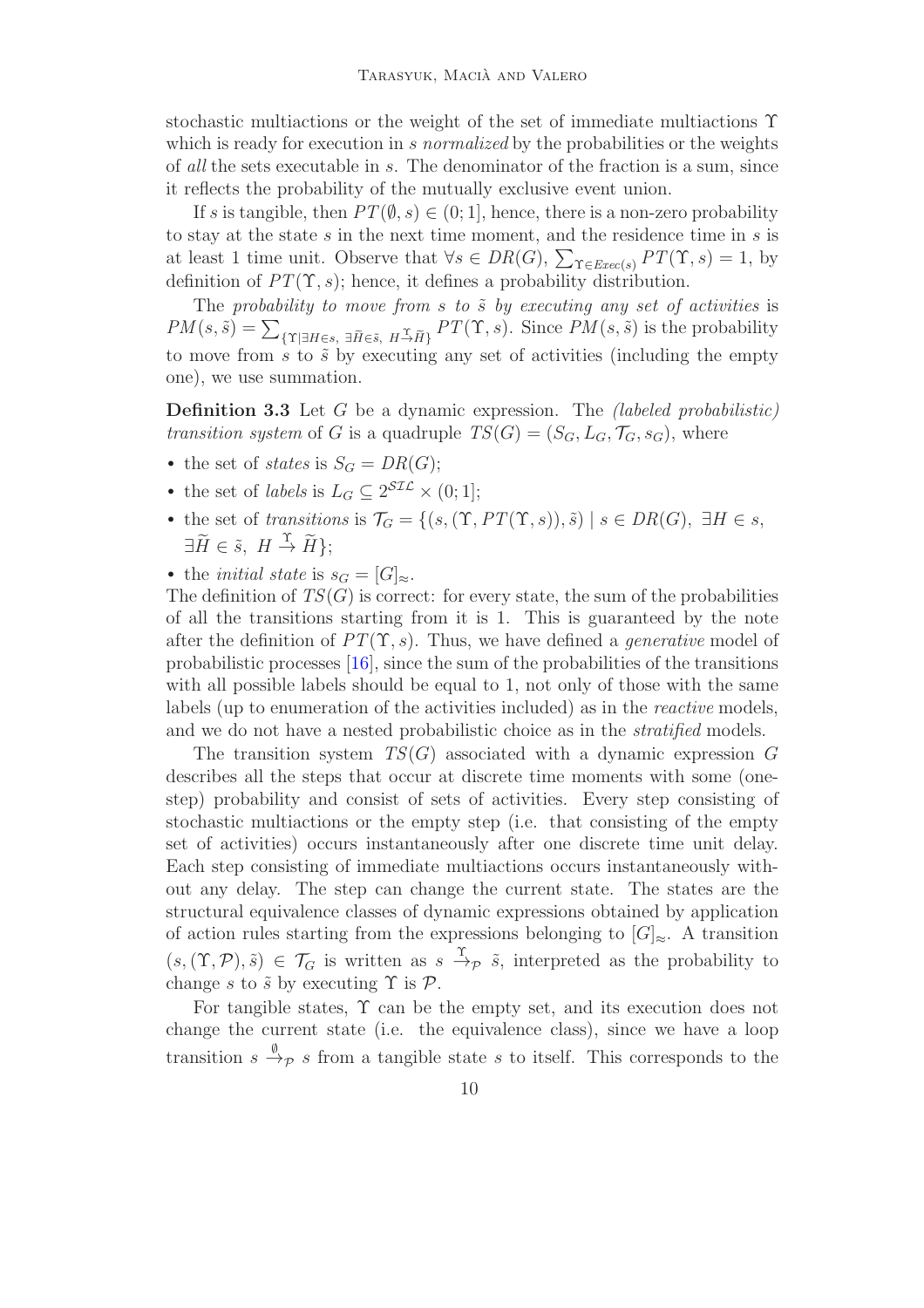application of the empty loop rule to the expressions from the equivalence class. We have to keep track of such executions, called empty loops, because they have non-zero probabilities. This follows from the definition of  $PF(\emptyset, s)$ and the fact that multiaction probabilities cannot be equal to 1 as they belong to the interval  $(0, 1)$ . For vanishing states  $\Upsilon$  cannot be the empty set, since we must execute some immediate multiactions from them at the current instant.

The step probabilities belong to the interval (0; 1], being 1 when we cannot leave a tangible state  $s$  and there only exists one transition from it, the empty loop one  $s \xrightarrow{\emptyset} s$ , or there is just one transition from a vanishing state.

We write  $s \stackrel{\Upsilon}{\rightarrow} \tilde{s}$  if  $\exists \mathcal{P}, s \stackrel{\Upsilon}{\rightarrow} \tilde{s}$  and  $s \rightarrow \tilde{s}$  if  $\exists \Upsilon, s \stackrel{\Upsilon}{\rightarrow} \tilde{s}$ . For  $E \in$  $RegStatexpr$ , let  $TS(E) = TS(\overline{E}).$ 

<span id="page-10-1"></span>**Example 3.4** The expression  $\mathsf{Stop} = (\{g\}, \frac{1}{2})$  $\frac{1}{2}$ ) rs g specifies a non-terminating process that is only able to perform empty loops with probability 1.

Let  $E = [(\{a\}, \rho) * ((\{b\}, \chi); (((\{c\}, l); (\{d\}, \theta))]((\{e\}, m); (\{f\}, \phi)))) * Stop].$ In Figure [1](#page-15-0) we can see its corresponding  $TS(\overline{E})$ .  $DR(\overline{E})$  consists of the five equivalence classes, where  $DR_T(\overline{E}) = \{s_1, s_2, s_4, s_5\}$  and  $DR_V(\overline{E}) = \{s_3\}.$ 

# <span id="page-10-0"></span>4 Denotational semantics

Labeled DTSIPNs. Let us introduce a class of labeled discrete time stochastic and immediate Petri nets. Let us present a formal definition of LDTSIPNs.

Definition 4.1 A labeled discrete time stochastic and immediate Petri net  $(LDTSIPN)$  is a tuple  $N = (P_N, T_N, W_N, \Omega_N, L_N, M_N)$ , where

- $P_N$  and  $T_N = T_s_N \oplus T_i_N$  are sets of places and stochastic and immediate transitions, s.t.  $P_N \cup T_N \neq \emptyset$  and  $P_N \cap T_N = \emptyset$ . Let  $M \in \mathbb{N}_f^{P_N}$  $f^{\scriptscriptstyle P_N}$  be markings.
- $W_N : (P_N \times T_N) \cup (T_N \times P_N) \to \mathbb{N}$  is a function providing the weights of arcs between places and transitions;
- $\Omega_N : T_N \to (0, 1) \cup (N \setminus \{0\})$  is the probability/weight function associating stochastic transitions with probabilities and immediate ones with weights;
- $L_N: T_N \to \mathcal{L}$  is the *labeling* function assigning multiactions to transitions;
- $M_N \in \mathbb{N}_f^{P_N}$  is the *initial marking*.

The graphical representation of LDTSIPNs is like that for standard labeled PNs, square boxes of normal thickness depict stochastic transitions, and those with thick borders represent immediate transitions. Let  $N$  be an LDTSIPN and  $t \in T_N$ ,  $U \in \mathbb{N}_{f}^{T_N}$ . The precondition <sup>•</sup>t and the postcondition t<sup>•</sup> of t are the multisets of places defined as  $(\bullet t)(p) = W_N(p, t)$  and  $(t^{\bullet})(p) = W_N(t, p)$ . The precondition  $\mathbf{U}$  and the postcondition  $U^{\bullet}$  of U are the multisets of places defined as  $\bullet U = \sum_{t \in U} \bullet t$  and  $U \bullet = \sum_{t \in U} t \bullet$ . Immediate transitions have a priority over stochastic ones, thus they fire first if they can. A transition  $t \in T_N$  is enabled at marking M if  $\mathbf{t} \subseteq M$ , and one of the following holds:  $t \in Ti_N$  or  $\forall u \in T_N$ ,  $\cdot u \subseteq M \Rightarrow u \in Ts_N$ . A transition is therefore enabled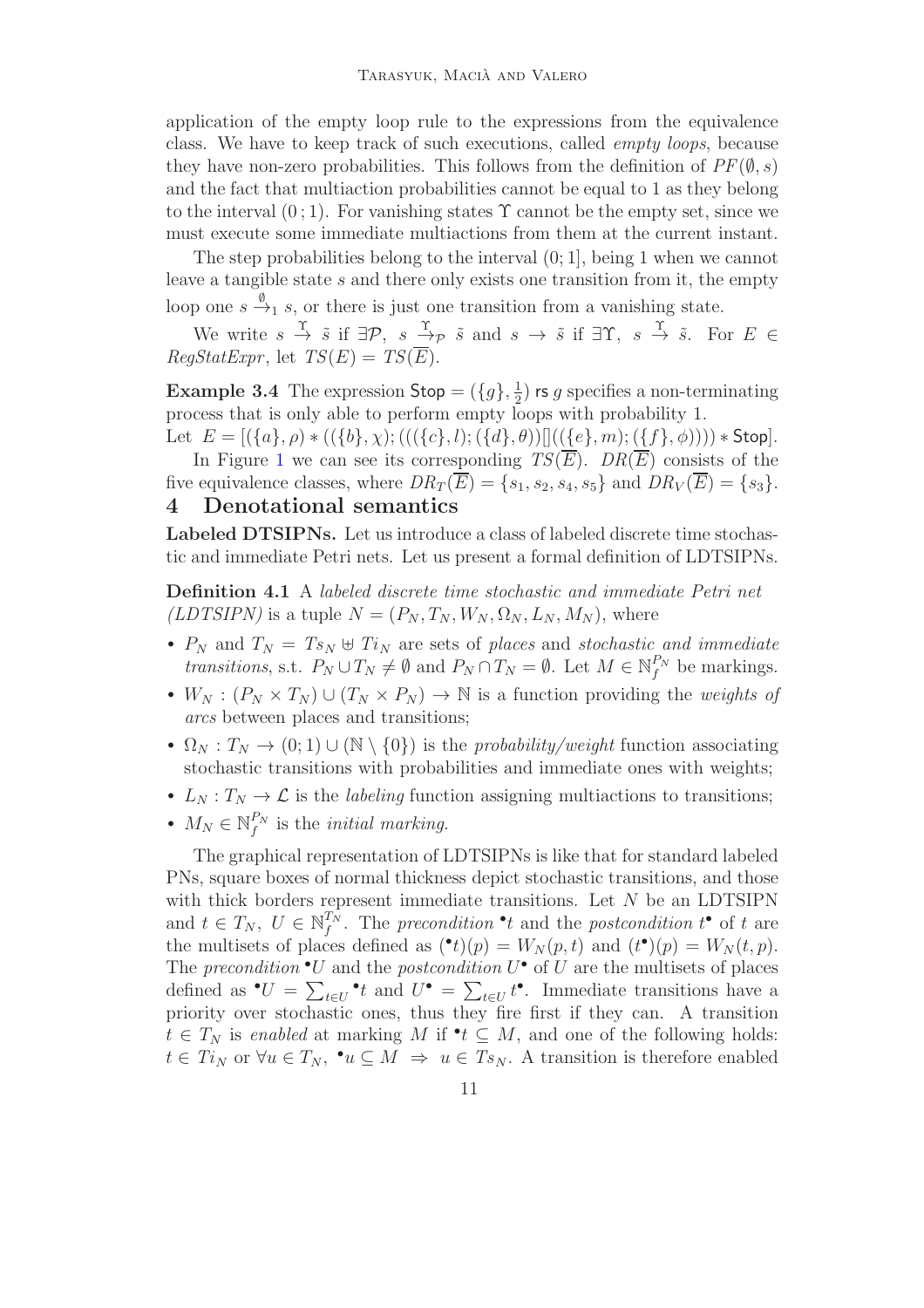at a marking M if there are enough tokens on its precondition places in the usual sense, but if it is stochastic there cannot be any immediate transition enabled. Let  $Ena(M)$  be the set of all transitions enabled at M. By definition, it follows that  $Ena(M) \subseteq Ti_N$  or  $Ena(M) \subseteq Ts_N$ . A set of transitions  $U \subseteq \text{Ena}(M)$  is enabled at M if  $\mathbf{U} \subseteq M$ . Firings of transitions are atomic operations, and transitions may fire concurrently in steps. We assume that all transitions participating in a step should differ, hence, only the sets (not multisets) of transitions may fire. Thus, we do not allow self-concurrency, i.e. firing of transitions concurrently to themselves. This restriction is introduced to avoid some technical difficulties while calculating probabilities for multisets of transitions as we shall see after the following formal definitions. Moreover, we do not need to consider self-concurrency, since denotational semantics of expressions will be defined via dtsi-boxes which are safe LDTSIPNs (hence, no self-concurrency is possible).

A marking M is tangible, denoted by  $tang(M)$ , if  $Ena(M) \subseteq Ts_N$  or  $Ena(M) = \emptyset$ . Otherwise, the marking M is vanishing, denoted by vanish $(M)$ , and in this case  $Ena(M) \subseteq Ti_N$  and  $Ena(M) \neq \emptyset$ . If  $tang(M)$ , then a stochastic transition  $t \in Ena(M)$  fires with probability  $\Omega_N(t)$  when no other stochastic transitions conflicting with it are enabled.

Let  $U \subseteq Ena(M), U \neq \emptyset$ ,  $\bullet U \subseteq M$ . The probability of the set of stochastic transitions or the weight of the set of immediate transitions U which is ready

for firing at M is 
$$
PF(U, M) = \begin{cases} \prod_{t \in U} \Omega_N(t) \cdot \prod_{u \in Ena(M) \setminus U} (1 - \Omega_N(u)), \, \text{tang}(M); \\ \sum_{t \in U} \Omega_N(t), \, \text{vanish}(M). \end{cases}
$$

For 
$$
U = \emptyset
$$
 and  $tang(M)$ , let  $PF(\emptyset, M) = \begin{cases} \prod_{u \in Ena(M)} (1 - \Omega_N(u)), Ena(M) \neq \emptyset; \\ 1, Ena(M) = \emptyset. \end{cases}$ 

Thus, if  $tang(M)$  and  $Ena(M) \neq \emptyset$ , then  $PF(U, M)$  could be interpreted as a joint probability of independent events. Each such an event is interpreted as readiness or not readiness for firing of a particular transition from U. The multiplication in the definition is used because it reflects the probability of the independent event intersection. When no transitions are enabled at  $M$ , i.e.  $Ena(M) = \emptyset$ , we take  $PF(\emptyset, M) = 1$ , since we stay in M in this case. Note that if  $tan q(M)$  then we have  $PF(\emptyset, M) \in (0, 1]$ , hence, we can stay in M at the next time moment with a certain positive probability. If  $vanish(M)$ then  $PF(U, M)$  could be interpreted as the *overall* weight of the immediate transitions from  $U$ , i.e. the sum of all their weights.

Let  $U \subseteq \text{Ena}(M)$ ,  $U \neq \emptyset$ ,  $\bullet U \subseteq M$ . The concurrent firing of the transitions from U changes the marking M to  $M = M - \bullet U + U^{\bullet}$ , denoted by  $M \stackrel{U}{\rightarrow} p \widetilde{M}$ , where  $P = PT(U, M)$  is the probability to fire the set of transitions U in M defined as  $PT(U, M) = \frac{PF(U, M)}{\sum_{S} P(E)}$  $\frac{PF(U,M)}{W\vert \mathbf{V} \subseteq M\} \frac{PF(V,M)}{FW}$ .

For  $U = \emptyset$ ,  $tang(M)$ , we have  $M = \widetilde{M}$  and  $PT(\emptyset, M) = \frac{PF(\emptyset, M)}{\sum_{\{V \in \mathcal{W} \mid V \subseteq M\}} PF(\emptyset, M)}$  $\frac{PF(\Psi, M)}{W[\mathbf{P}V \subseteq M]} \frac{PF(V, M)}{PF(V, M)}$ .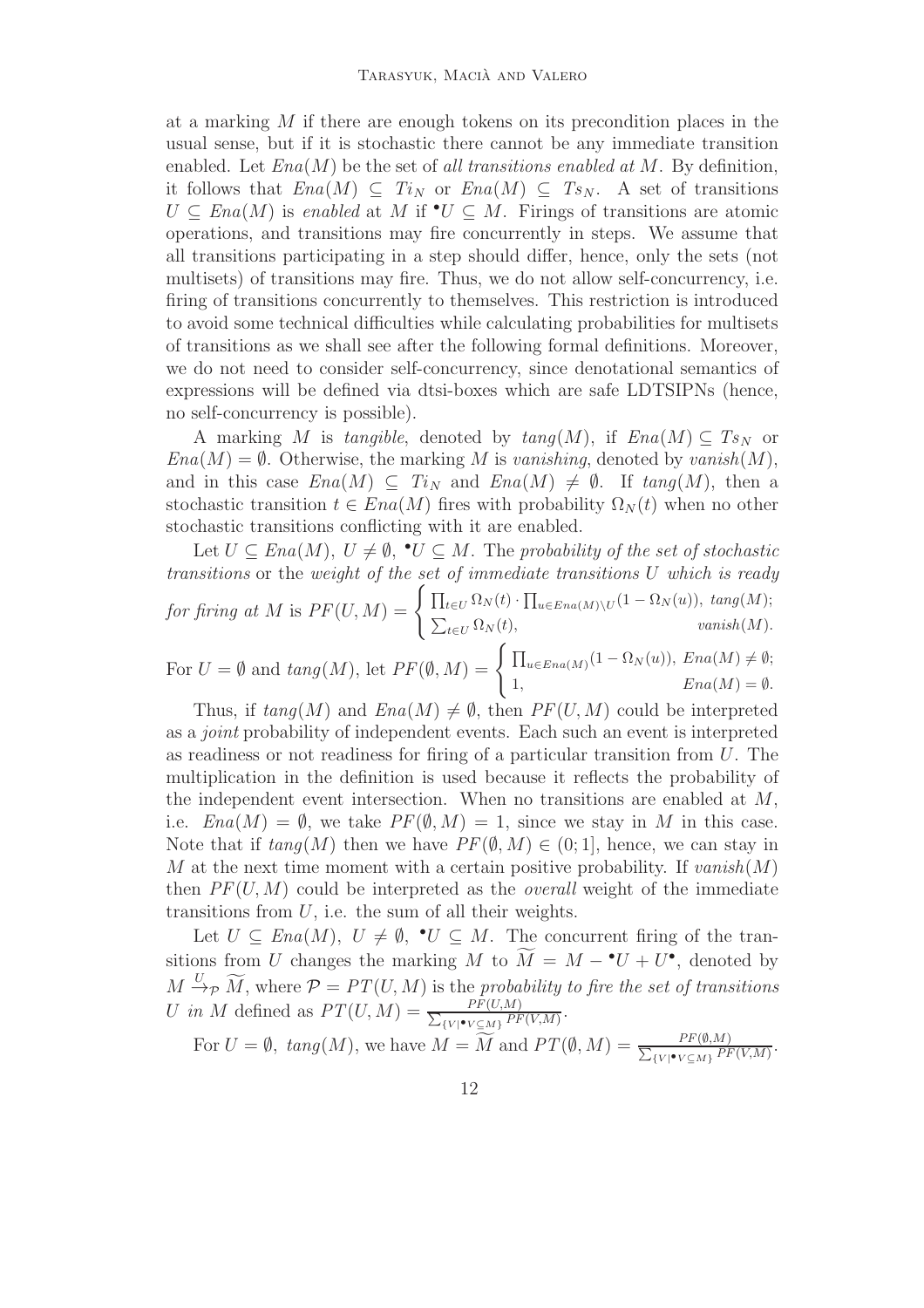Thus,  $PT(U, M)$  is the probability of the set of stochastic transitions or the weight of the set of immediate transitions  $U$  which is ready for firing at  $M$ normalized by the probabilities or weights of all the sets enabled at M. The denominator of the fraction above is a sum, since it reflects the probability of the mutually exclusive event union.

If  $tan q(M)$  then  $PT(\emptyset, M) \in (0, 1]$ , hence, there is a non-zero probability to stay at  $M$  in the next moment, and the residence time in  $M$  is at least 1 time unit. The sum of all outgoing probabilities is 1, i.e.  $\forall M \in \mathbb{N}_f^{P_N}$ ,  $PT(\emptyset, M) + \sum_{\{U | \bullet U \subseteq M\}} PT(U, M) = 1$ , hence, it defines a probability distribution.

We write  $M \stackrel{U}{\rightarrow} \widetilde{M}$  if  $\exists \mathcal{P}, M \stackrel{U}{\rightarrow}_{\mathcal{P}} \widetilde{M}$  and  $M \rightarrow \widetilde{M}$  if  $\exists U, M \stackrel{U}{\rightarrow} \widetilde{M}$ . The probability to move from M to  $\widetilde{M}$  by firing any set of transitions is  $PM(M, \widetilde{M}) = \sum_{\{U | M \stackrel{U}{\rightarrow} \widetilde{M}\}} PT(U, M)$ . Since  $PM(M, \widetilde{M})$  is the probability for any (possibly empty) transition set to change  $M$  to  $M$ , we use summation. Definition 4.2 Let N be an LDTSIPN.

- The reachability set  $RS(N)$  of N is the minimal set of markings s.t.  $M_N \in RS(N)$  or, if  $M \in RS(N)$  and  $M \to M$ , then  $M \in RS(N)$ .
- The reachability graph  $RG(N)$  of N is a directed labeled graph with the nodes  $RS(N)$  and the arcs labeled by  $(U, \mathcal{P})$  between  $M$ ,  $\widetilde{M}$  iff  $M \xrightarrow{U} \widetilde{M}$ .  $RS_T(N)$  denotes the set of all tangible markings and  $RS_V(N)$  denotes that of

all vanishing markings from  $RS(N)$ . Thus,  $RS(N) = RS_T(N) \oplus RS_V(N)$ . Algebra of dtsi-boxes. We now introduce discrete time stochastic and immediate Petri boxes, and the algebraic operations to define a net representation of dtsiPBC expressions.

Definition 4.3 A discrete time stochastic and immediate Petri box (dtsi-box) is a tuple  $N = (P_N, T_N, W_N, \Lambda_N)$ , where

- $P_N$  and  $T_N$  are sets of places and transitions, s.t.  $P_N \cup T_N \neq \emptyset$ ,  $P_N \cap T_N = \emptyset$ ;
- $W_N : (P_N \times T_N) \cup (T_N \times P_N) \to \mathbb{N}$  is a function providing the *weights of* arcs between places and transitions;
- $\Lambda_N$  is the place and transition labeling function s.t.
	- $\cdot \Lambda_N|_{P_N}: P_N \to \{e, i, x\}$  (it specifies entry, internal and exit places);
	- $\cdot \Lambda_N|_{T_N}: T_N \to {\varrho} \subset 2^{\mathcal{SIL}} \times \mathcal{SIL}$  (it associates transitions with the relabeling relations on activities).

Moreover,  $\forall t \in T_N$ ,  $\bullet t \neq \emptyset \neq t^{\bullet}$ . Next, for the set of *entry* places of N, defined as  $\mathcal{O}N = \{p \in P_N \mid \Lambda_N(p) = e\}$ , and for the set of *exit* places of N, defined as  $N^{\circ} = \{p \in P_N \mid \Lambda_N(p) = x\},\$ it holds:  $\mathcal{N} \neq \emptyset \neq N^{\circ}, \bullet(\mathcal{N}) = \emptyset = (N^{\circ})^{\bullet}.$ 

A dtsi-box is plain if  $\forall t \in T_N, \Lambda_N(t) \in \mathcal{SIL}$ , i.e.  $\Lambda_N(t)$  is the constant relabeling that will be defined later. In the case of constant relabeling, the shorthand notation (by an activity) for  $\Lambda_N(t)$  will be used. A marked plain dtsi-box is a pair  $(N, M_N)$ , where N is a plain dtsi-box and  $M_N \in \mathbb{N}_f^{P_N}$  is its marking.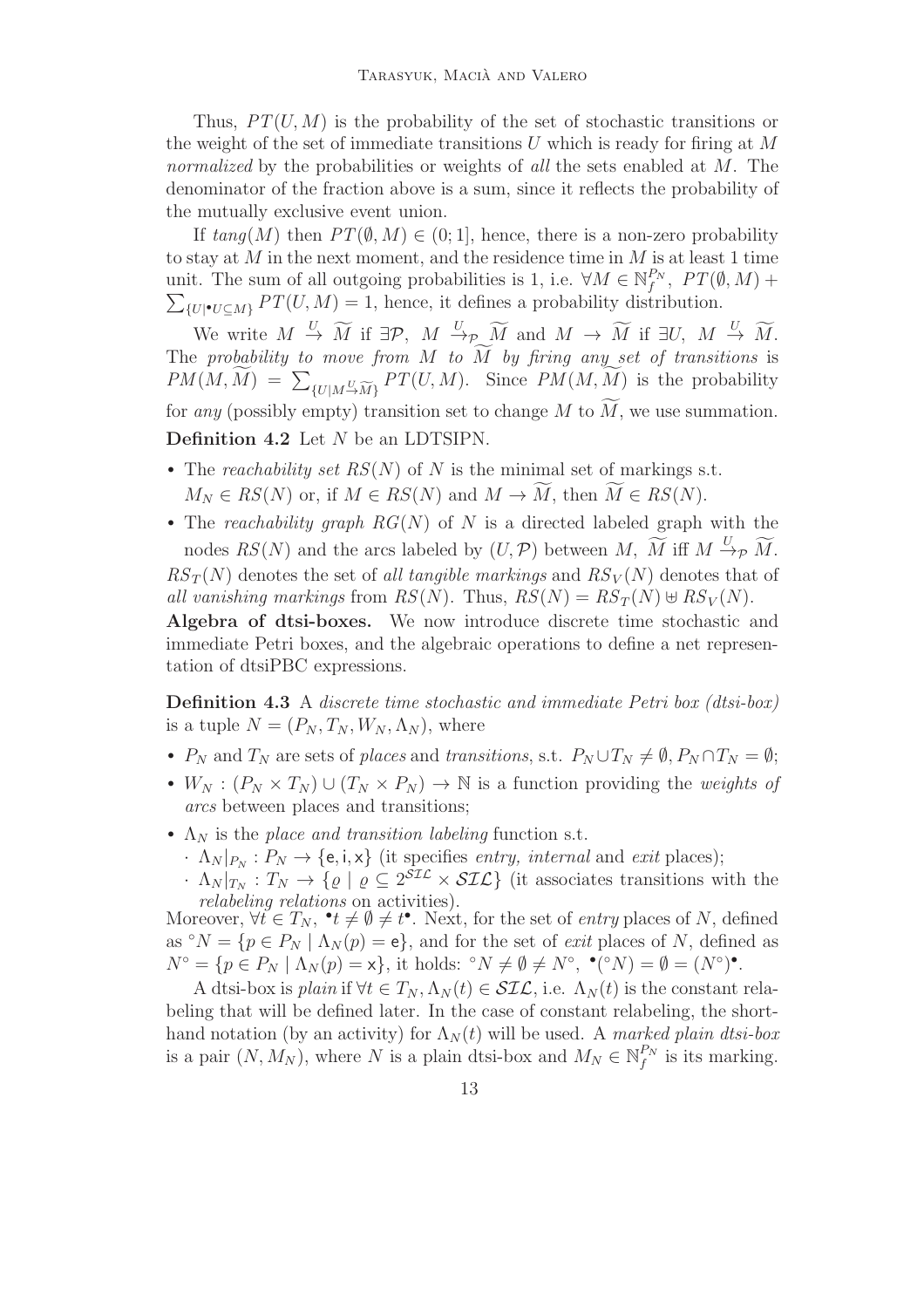We shall use the following notation:  $\overline{N} = (N, \degree N)$  and  $\underline{N} = (N, N^{\degree})$ . Note that a marked plain dtsi-box  $(P_N, T_N, W_N, \Lambda_N, M_N)$  could be interpreted as the LDTSIPN  $(P_N, T_N, W_N, \Omega_N, L_N, M_N)$ , where functions  $\Omega_N$  and  $L_N$  are defined as follows:  $\forall t \in T_N$ ,  $\Omega_N(t) = \Omega(\Lambda_N(t))$  and  $L_N(t) = \mathcal{L}(\Lambda_N(t))$ . The behaviour of marked dtsi-boxes follows from the firing rule of LDTSIPNs. A plain dtsibox N is n-bounded  $(n \in \mathbb{N})$  if  $\overline{N}$  is so, i.e.  $\forall M \in RS(\overline{N})$ ,  $\forall p \in P_N$ ,  $M(p) \leq n$ , and it is safe if it is 1-bounded. A plain dtsi-box N is clean if  $\forall M \in RS(\overline{N}),$ ° $N \subseteq M \Rightarrow M =$ °N and  $N$ °  $\subseteq M \Rightarrow M = N$ °, i.e. if there are tokens in all its entry (exit) places, then no other places have tokens.

The structure of the plain dtsi-box corresponding to a static expression is constructed as in PBC [\[3\]](#page-20-11), i.e. we use simultaneous refinement and relabeling meta-operator (net refinement) in addition to the *operator dtsi-boxes* corresponding to the algebraic operations of dtsiPBC and featuring transformational transition relabelings. As we are taking the same structure for the resulting Petri net as in PBC, the obtained plain dtsi-boxes are safe and clean.

The denotational semantics is obtained considering the same standard constructions used for PBC. The relabeling relations  $\rho \subseteq 2^{STL} \times STL$  are:

- $\varrho_{id} = \{(\{(\alpha, \kappa)\}, (\alpha, \kappa)) \mid (\alpha, \kappa) \in \mathcal{SIL}\}\$ is the *identity relabeling*;
- $\varrho_{(\alpha,\kappa)} = \{(\emptyset,(\alpha,\kappa))\}$  is the *constant relabeling* identified with  $(\alpha,\kappa) \in \mathcal{SIL}$ ;
- $\rho_{[f]} = \{(\{(\alpha,\kappa)\},(f(\alpha),\kappa)) \mid (\alpha,\kappa) \in \mathcal{SIL}\};$
- $\varrho_{rs a} = \{ (\{ (\alpha, \kappa) \}, (\alpha, \kappa)) \mid (\alpha, \kappa) \in \mathcal{SIL}, a, \hat{a} \notin \alpha \};$
- $\varrho_{\text{sy } a}$  is the least relabeling relation containing  $\varrho_{id}$  s.t. if  $(\Upsilon, (\alpha, \kappa))$ ,  $(\Xi,(\beta,\lambda)) \in \varrho_{\text{sy }a}, a \in \alpha, \hat{a} \in \beta \text{ then}$ 
	- $\cdot$   $(\Upsilon + \Xi, (\alpha \oplus_{a} \beta, \kappa \cdot \lambda)) \in \varrho_{\text{sv } a}$ , if  $\kappa, \lambda \in (0, 1);$
	- $\cdot$   $(\Upsilon + \Xi, (\alpha \oplus_{a} \beta, \kappa + \lambda)) \in \varrho_{sy}$  a, if  $\kappa, \lambda \in \mathbb{N} \setminus \{0\}.$

We omit the graphical representation of these operator dtsi-boxes, since it is similar to that of PBC [\[3\]](#page-20-11). An enumeration function can also be defined in accordance with the activity numbering. All transitions maintain their numbering when they are preserved as result of an operation (assuming they are different from each other), and those obtained from synchronization are assigned the concatenation of the parenthesized numberings of the synchronized transitions. The main novelty here is the computation of the probability/weight for the synchronization, so let us see how we compute it. Let  $Box_{dtsi}(E) = (P_E, T_E, W_E, \Lambda_E)$ , then  $Box_{dtsi}(E \text{ sy } a) = \Theta_{\text{sy } a}(Box_{dtsi}(E)).$ Now,  $\forall v, w \in T_E$ , s.t.  $\Lambda_E(v) = (\alpha, \kappa), \Lambda_E(w) = (\beta, \lambda)$  and  $a \in \alpha, \hat{a} \in \beta$ , the new transition t resulting from synchronization of  $v$  and  $w$  has the label  $\Lambda(t) = (\alpha \oplus_{a} \beta, \kappa \cdot \lambda)$ , if t is a stochastic transition, or  $\Lambda(t) = (\alpha \oplus_{a} \beta, \kappa + \lambda)$ , if  $t$  is an immediate one.

By definition of  $\varrho_{sy}$ , the synchronization is only possible when all the transitions in the set are stochastic or when all of them are immediate. If we synchronize the same set of transitions in different orders, we obtain several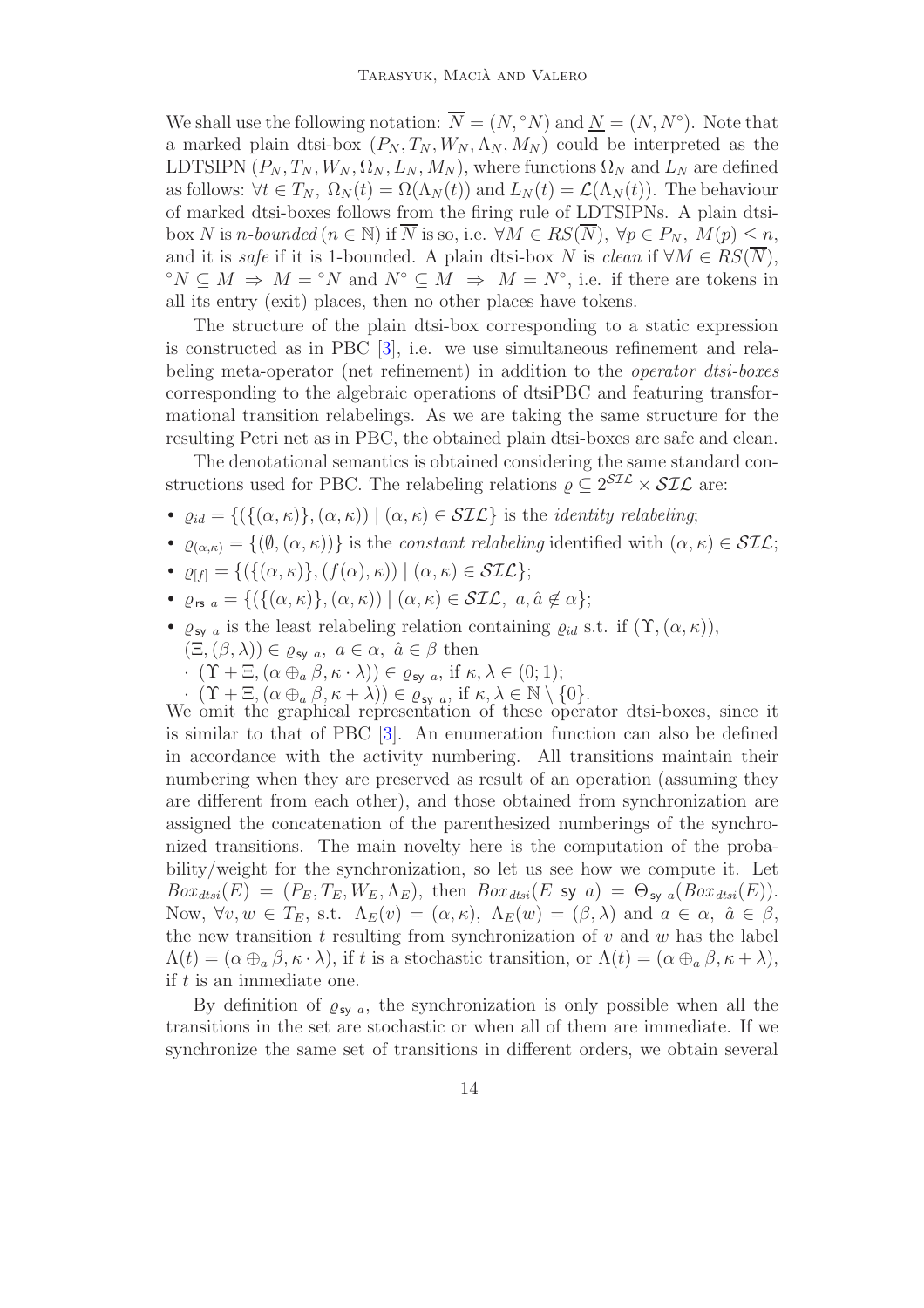resulting transitions with the same label and probability or weight, but with the different numberings having the same content. We only consider a single one from the resulting transitions in the plain dtsi-box to avoid introducing redundant ones. Let us define the denotational semantics as a homomorphism.

**Definition 4.4** Let  $(\alpha, \kappa) \in \mathcal{SIL}$ ,  $a \in Act$  and  $E, F, K \in RegStatexpr$ . The denotational semantics of dtsiPBC is a mapping  $Box_{dist}$  from  $RegStatExpr$ into the domain of plain dtsi-boxes defined as follows:

- (i)  $Box_{dtsi}((\alpha,\kappa)_{\iota})=N_{(\alpha,\kappa)_{\iota}};$
- (ii)  $Box_{dtsi}(E \circ F) = \Theta_{\circ}(Box_{dtsi}(E),Box_{dtsi}(F)), \circ \in \{; , \|, \| \};$
- (iii)  $Box_{dtsi}(E[f]) = \Theta_{[f]}(Box_{dtsi}(E));$
- (iv)  $Box_{dtsi}(E \circ a) = \Theta_{oa}(Box_{dtsi}(E)), o \in \{rs, sy\};$
- (v)  $Box_{dtsi}([E * F * K]) = \Theta_{(**]}(Box_{dtsi}(E),Box_{dtsi}(F),Box_{dtsi}(K)).$

For  $E \in RegStatexpr$ , let  $Box_{dtsi}(\overline{E}) = \overline{Box_{dtsi}(E)}$ ,  $Box_{dtsi}(\underline{E}) = Box_{dtsi}(E)$ . Let  $\simeq$  denote isomorphism between transition systems and reachability graphs relating their initial states. The names of transitions of the dtsi-box of a static expression could be identified with the enumerated activities of the latter.

**Theorem 4.5** For any static expression E,  $TS(\overline{E}) \simeq RG(Box_{dtsi}(\overline{E}))$ .

**Proof.** For the qualitative behaviour, we have the same isomorphism as in PBC. The quantitative behaviour is the same, since the activities of an expression have the probability or weight parts coinciding with the probabilities or weights of the transitions belonging to the corresponding dtsi-box, and we use analogous probability or weight functions to construct the corresponding transition systems and reachability graphs.  $\Box$ 

**Example 4.6** Let E be from Example [3.4.](#page-10-1) In Figure [1,](#page-15-0) the marked dtsi-box  $N = Box_{dtsi}(\overline{E})$  and its reachability graph  $RG(N)$  are depicted. It is easy to see that  $TS(\overline{E})$  and  $RG(N)$  are isomorphic.

### <span id="page-14-0"></span>5 Performance evaluation

Let us see how Markov chains corresponding to the dynamic expressions can be constructed and then used for performance evaluation.

For a dynamic expression  $G$ , a discrete random variable is associated with every tangible state from  $DR(G)$ . The variable captures a residence time in the state. One can interpret staying in a state in the next discrete time moment as a failure and leaving it as a success of some trial series. It is easy to see that the random variables are geometrically distributed, since the probability to stay in a tangible state s for  $k-1$  time moments and leave it at the moment  $k \geq 1$  is  $PM(s, s)^{k-1}(1 - PM(s, s))$  (the residence time is k in this case). The mean value formula for the geometrical distribution allows us to calculate the average sojourn time in a tangible state s as  $\frac{1}{1 - PM(s,s)}$ . Obviously, the average sojourn time in a vanishing state is zero. Thus, the *average sojourn time in the*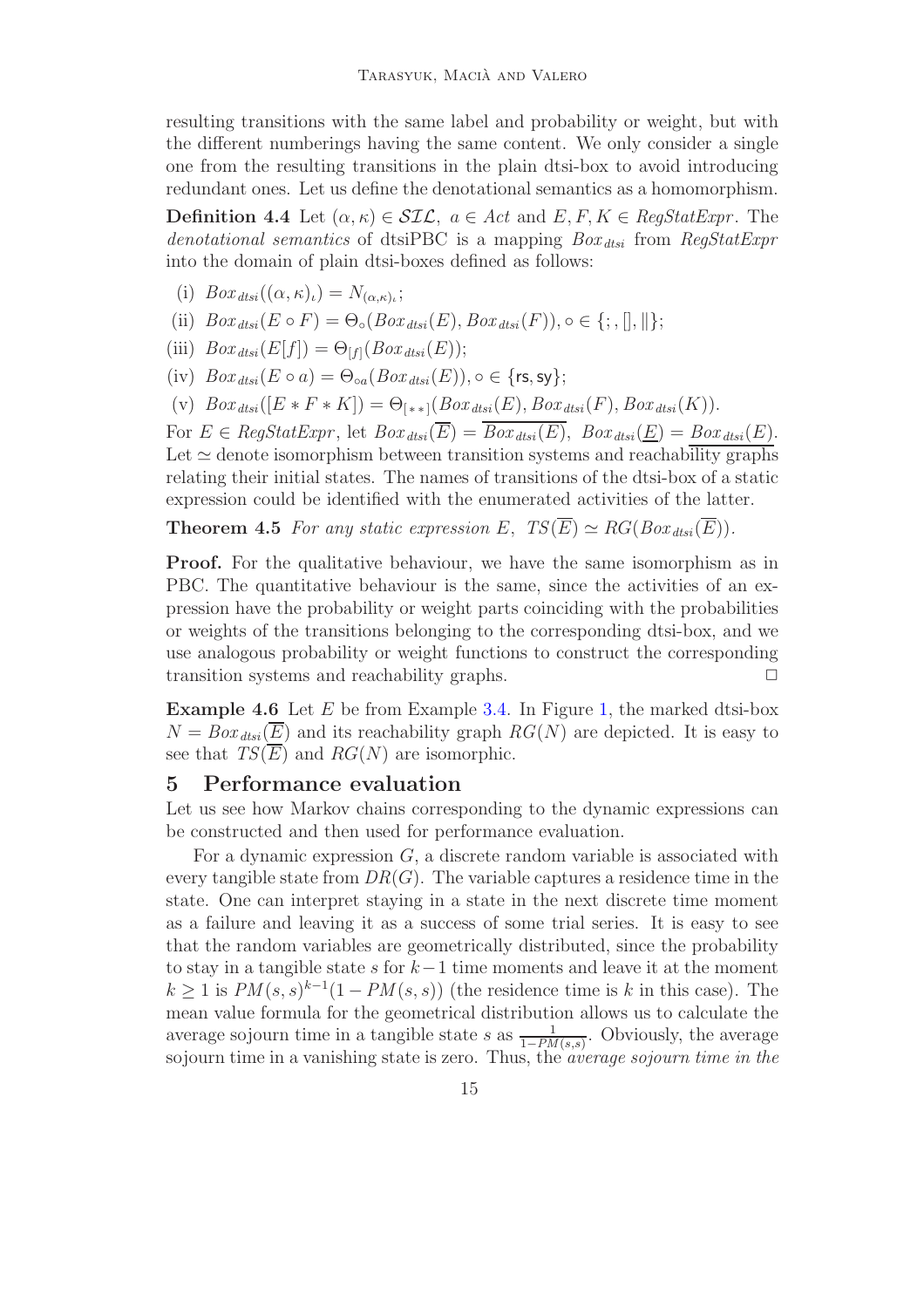

<span id="page-15-0"></span>Fig. 1. The transition system of  $\overline{E}$ , the marked dtsi-box  $N = Box_{dis}(\overline{E})$  and its reachability graph for  $E = [(\{a\}, \rho) * ((\{b\}, \chi); (((\{c\}, l); (\{d\}, \theta))]]((\{e\}, m); (\{f\}, \phi)))) * Stop]$ 

state s is  $SJ(s) = \begin{cases} \frac{1}{1-PM(s,s)}, & s \in DR_T(G); \\ 0 & \text{or } \mathbb{R}^n \end{cases}$ 0,  $s \in DR_V(G)$ . The average sojourn time vector

SJ of G has the elements  $SJ(s), s \in DR(G)$ .

To evaluate performance of the system specified by a dynamic expression G, we should investigate the stochastic process associated with it. The process is the underlying semi-Markov chain (SMC),  $SMC(G)$ , which can be analyzed by extracting from it the embedded (absorbing) discrete time Markov chain (EDTMC) corresponding to G,  $EDTMC(G)$ . The construction of the latter is similar to that applied in the context of generalized stochastic PNs (GSPNs) in [\[11\]](#page-20-13).  $EDTMC(G)$  only describes the state changes of  $SMC(G)$  while ignoring its time characteristics. Thus, to construct the EDTMC, we should abstract from all time aspects of behaviour of the SMC, i.e. from the sojourn time in its states. Let G be a dynamic expression and  $s, \tilde{s} \in DR(G)$ .

Let  $s \to s$ . The probability to stay in s due to k  $(k > 1)$  self-loops is  $(PM(s, s))^k$ . Let  $s \to \tilde{s}$  and  $s \neq \tilde{s}$ . The probability to move from s to  $\tilde{s}$  by executing any set of activities after possible self-loops is

$$
PM^*(s, \tilde{s}) = \begin{cases} PM(s, \tilde{s}) \sum_{k=0}^{\infty} (PM(s, s))^k = \frac{PM(s, \tilde{s})}{1 - PM(s, s)}, & s \to s; \\ PM(s, \tilde{s}), & \text{otherwise}; \end{cases}
$$

Notice that  $PM^*(s, \tilde{s})$  defines a probability distribution, since  $\forall s \in DR(G)$ , s.t. s is not a terminal state, we have  $\sum_{\{\tilde{s}|s\rightarrow \tilde{s}, s\neq \tilde{s}\}} PM^*(s, \tilde{s}) =$ 1  $\frac{1}{1-PM(s,s)}\sum_{\{\tilde{s}\mid s\to \tilde{s}, s\neq \tilde{s}\}}PM(s,\tilde{s}) = \frac{1}{1-PM(s,s)}(1-PM(s,s)) = 1.$ 

**Definition 5.1** Let G be a dynamic expression. The *embedded (absorbing)* discrete time Markov chain (EDTMC) of G,  $EDTMC(G)$ , has the state space  $DR(G)$  and the transitions  $s \rightarrow \infty \tilde{s}$ , if  $s \rightarrow \tilde{s}$  and  $s \neq \tilde{s}$ , where  $P = PM^*(s, \tilde{s})$ .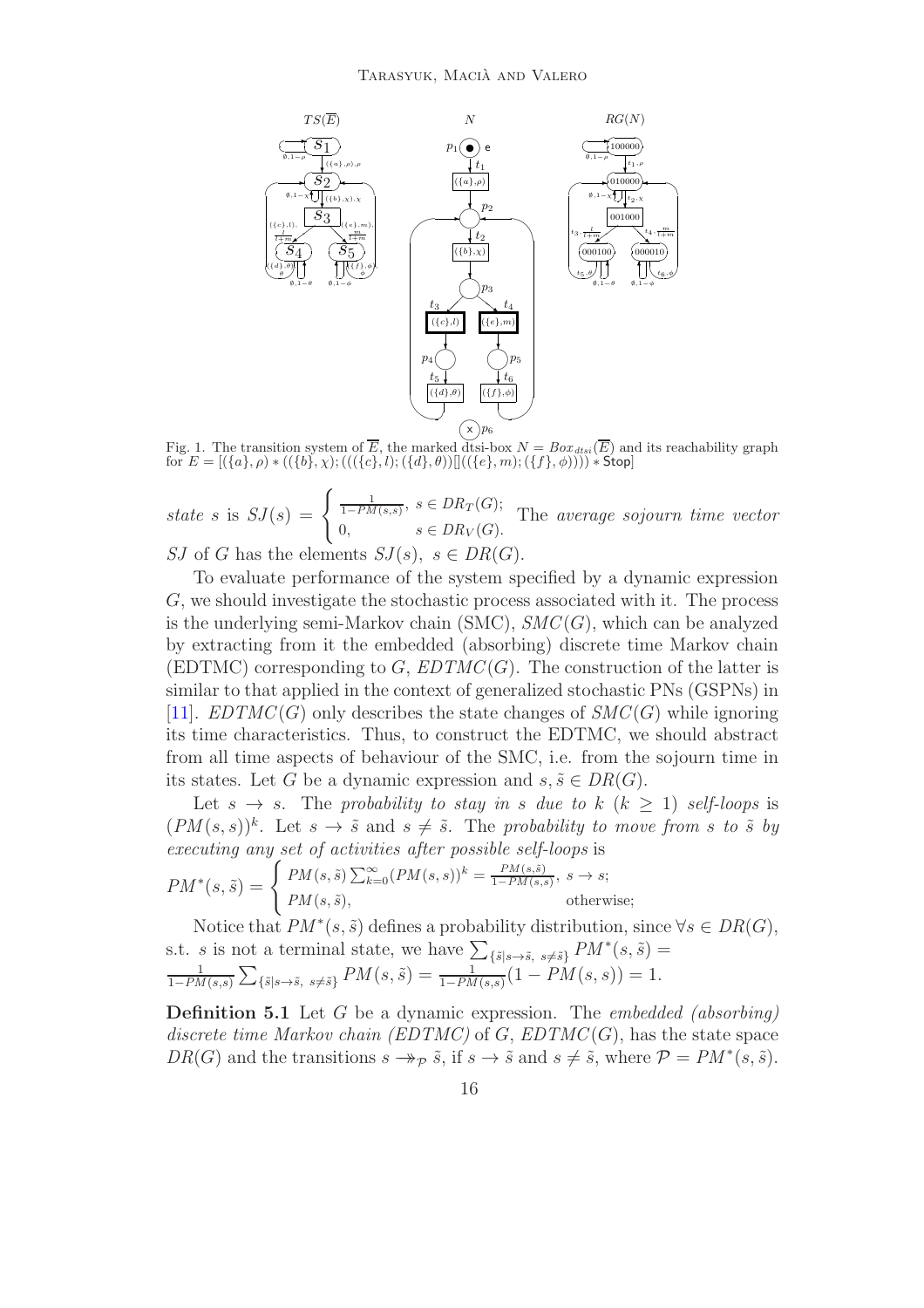Let G be a dynamic expression. The elements  $\mathcal{P}_{ij}^*$   $(1 \leq i, j \leq n = |DR(G)|)$ of the transition probability matrix (TPM)  $\mathbf{P}^*$  for  $\text{EDTMC}(G)$  are defined as  $\sqrt{ }$ 

$$
\mathcal{P}_{ij}^* = \begin{cases} PM^*(s_i, s_j), & s_i \to s_j, \ s_i \neq s_j; \\ 0, & \text{otherwise.} \end{cases}
$$

The transient (k-step,  $k \in \mathbb{N}$ ) probability mass function (PMF)  $\psi^*[k] =$  $(\psi^*[k](s_1), \ldots, \psi^*[k](s_n))$  for  $EDTMC(G)$  is a solution of the equation system  $\psi^*[k] = \psi^*[0](\mathbf{P}^*)^k$ , where  $\psi^*[0] = (\psi^*[0](s_1), \dots, \psi^*[0](s_n))$  is the initial PMF defined as  $\psi^*[0](s_i) = \begin{cases} 1, s_i = [G]_{\approx}; \\ 0, \text{otherwise}. \end{cases}$ 0, otherwise. Note that  $\psi^*[k+1] = \psi^*[k] \mathbf{P}^*$   $(k \in \mathbb{N})$ .

The steady-state PMF  $\psi^* = (\psi^*(s_1), \dots, \psi^*(s_n))$  for  $EDTMC(G)$  is a solution of the equation system  $\begin{cases} \psi^*(\mathbf{P}^* - \mathbf{E}) = \mathbf{0} \end{cases}$  $\psi^* \mathbf{1}^T = 1$ , where E is the identity matrix of size n and **0** is a row vector with n values 0, **1** is that with n values 1. When  $EDTMC(G)$  has the single steady state, we have  $\psi^* = \lim_{k \to \infty} \psi^*[k]$ .

The steady-state PMF for the underlying semi-Markov chain  $SMC(G)$  is calculated via multiplication of every  $\psi^*(s_i)$   $(1 \leq i \leq n)$  by the average sojourn time  $SJ(s_i)$  in the state  $s_i$ , after which we normalize the resulting values. Remember that for a vanishing state  $s \in DR_V(G)$  we have  $SJ(s) = 0$ . Thus, the steady-state PMF  $\varphi = (\varphi(s_1), \ldots, \varphi(s_n))$  for  $SMC(G)$  is

$$
\varphi(s_i) = \begin{cases} \frac{\psi^*(s_i)SJ(s_i)}{\sum_{j=1}^n \psi^*(s_j)SJ(s_j)}, \ s_i \in DR_T(G); \\ 0, \qquad \qquad s_i \in DR_V(G). \end{cases}
$$

<span id="page-16-0"></span>Standard *performance indices (measures)* can be calculated based on  $\varphi$  [\[13\]](#page-20-14). 6 Shared memory system

We now demonstrate how steady-state probability mass function (PMF) is used for performance evaluation, with the shared memory system case study. This illustrative example demonstrates our modeling and analysis technique. More complex systems can be easily constructed with the flexible and powerful operations of dtsiPBC, taking advantage of the algebraic compositionality.

Consider a model of two processors accessing a common shared memory in the continuous time setting on GSPNs [\[12\]](#page-20-15). We shall analyze this shared memory system in the discrete time stochastic setting of dtsiPBC, where concurrent execution of activities is possible. The model works as follows. After activation of the system (turning the computer on), two processors are active, and the common memory is available. Each processor can request an access to the memory after which the instantaneous decision is made. When the decision is made in favour of one processor, it starts acquisition of memory, the other processor must therefore wait until the first one terminates its memory operations, the system then returning to a state in which memory is available and both processors are active. The diagram of the system is in Figure [2.](#page-17-0)

Let us explain the meaning of actions from the dtsiPBC expressions specifying the system modules. Action a corresponds to system activation. Actions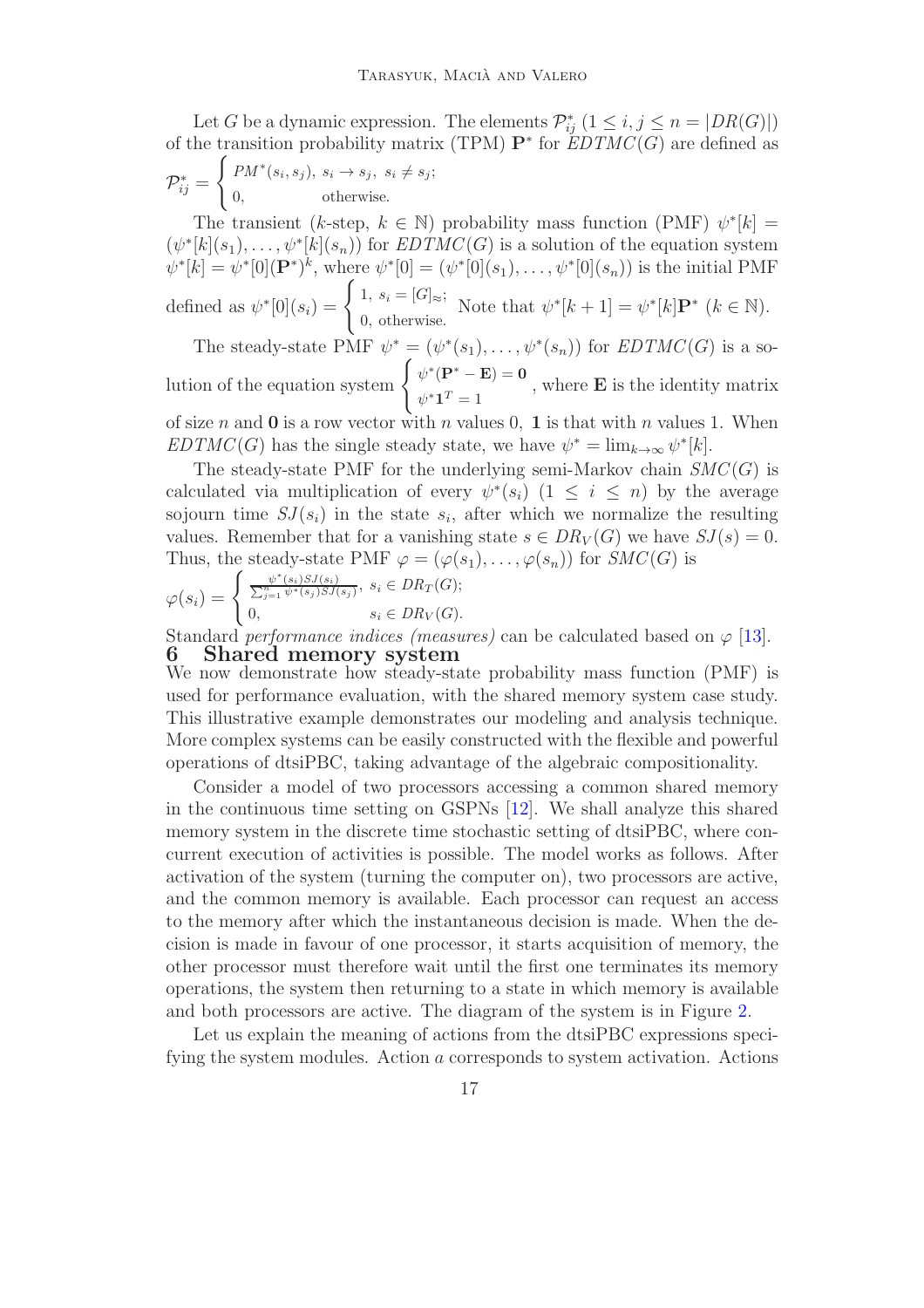

<span id="page-17-0"></span>Fig. 2. The diagram of the shared memory system

 $r_i$   $(1 \leq i \leq 2)$  represent the common memory request of processor i. Instantaneous actions  $d_i$  correspond to the decision on the memory allocation in favour of processor *i*. Actions  $m_i$  represent the common memory access of processor i. The other actions are used for communication purposes only via synchronization, so we will abstract from them by using the restriction.

The static expression of the first processor is

 $E_1 = [(\{x_1\}, \frac{1}{2}]$  $(\{r_1\},\frac{1}{2})$  $(\{d_1,y_1\},1); (\{m_1,z_1\},\frac{1}{2})$  $(\frac{1}{2})$   $*$  Stop]. The static expression of the second processor is

 $E_2 = [(\{x_2\}, \frac{1}{2}]$  $(\{r_2\},\frac{1}{2})$  $(\{d_2,y_2\},1); (\{m_2,z_2\},\frac{1}{2})$  $(\frac{1}{2})$   $*$  Stop].

The static expression of the shared memory is  $E_3 = [(\{a, \hat{x_1}, \hat{x_2}\}, \frac{1}{2})$  $(\{\widehat{y_1}\},1); (\{\widehat{z_1}\},\frac{1}{2})$  $(\{\hat{y}_2\}, 1); (\{\hat{z}_2\}, \frac{1}{2})$  $(\frac{1}{2}))) *$  Stop].

The static expression of the shared memory system with two processors is  $E=(E_1\|E_2\|E_3)$  sy  $x_1$  sy  $x_2$  sy  $y_1$  sy  $y_2$  sy  $z_1$  sy  $z_2$  rs  $x_1$  rs  $x_2$  rs  $y_1$  rs  $y_2$  rs  $z_1$  rs  $z_2.$  $DR(\overline{E})$  consists of 9 equivalence classes  $s_1, \ldots, s_9$ , interpreted as follows:  $s_1$ 

is the initial state,  $s_2$ : the system is activated and the memory is not requested,  $s_3$ : the memory is requested by the first processor,  $s_4$ : the memory is requested by the second processor,  $s_5$ : the memory is allocated to the first processor,  $s_6$ : the memory is requested by two processors,  $s_7$ : the memory is allocated to the second processor,  $s_8$ : the memory is allocated to the first processor and the memory is requested by the second processor,  $s<sub>9</sub>$ : the memory is allocated to the second processor and the memory is requested by the first processor. We have  $DR_T(\overline{E}) = \{s_1, s_2, s_5, s_7, s_8, s_9\}$  and  $DR_V(\overline{E}) = \{s_3, s_4, s_6\}.$ 

In Figure [3,](#page-18-0) the transition system  $TS(\overline{E})$  is presented. In Figure [4,](#page-18-1) the underlying SMC  $SMC(\overline{E})$  is depicted. Average sojourn time in the states of the underlying SMC is written next to them in bold font.

The average sojourn time vector of  $\overline{E}$  is  $SJ = \left(8, \frac{4}{3}\right)$  $\frac{4}{3}$ , 0, 0,  $\frac{8}{5}$  $\frac{8}{5}$ , 0,  $\frac{8}{5}$  $\frac{8}{5}$ , 4, 4).

The TPM for  $\mathit{EDTMC}(\overline E)$  is  $\mathbf P^*=$  $\sqrt{ }$  0 1 0 0 0 0 0 0 0 0 0  $\frac{1}{3}$   $\frac{1}{3}$  0  $\frac{1}{3}$  0 0 0 0 0 0 0 1 0 0 0 0 0 0 0 0 0 0 1 0 0  $0 \frac{1}{5}$   $0 \frac{1}{5}$  0 0 0  $\frac{3}{5}$  0  $\begin{array}{cccccccc}\n0 & 0 & 0 & 0 & 0 & 0 & \frac{1}{2} & \frac{1}{2} \\
0 & \frac{1}{5} & \frac{1}{5} & 0 & 0 & 0 & 0 & 0 & \frac{3}{5} \\
0 & 0 & 0 & 1 & 0 & 0 & 0 & 0 & 0\n\end{array}$  $\begin{bmatrix} 0 & 0 & 1 & 0 & 0 & 0 & 0 & 0 & 0 \end{bmatrix}$ Ť  $\overline{a}$  $\overline{ }$  $\frac{1}{2}$  $\parallel$  $\frac{1}{2}$  $\mathbf{I}$  $\overline{1}$  $\overline{1}$ .

The steady-state PMF for  $EDTMC(\overline{E})$  is  $\psi^* = \left(0, \frac{3}{44}, \frac{15}{88}, \frac{15}{88}, \frac{15}{88}, \frac{1}{44}, \frac{15}{88}, \frac{5}{44}, \frac{5}{44}\right)$ . The steady-state PMF  $\psi^*$  weighted by SJ is  $(0, \frac{1}{11}, 0, 0, \frac{3}{11}, 0, \frac{3}{11}, \frac{3}{11}, \frac{3}{11}, \frac{3}{11})$ . It remains to normalize the steady-state weighted PMF dividing it by the sum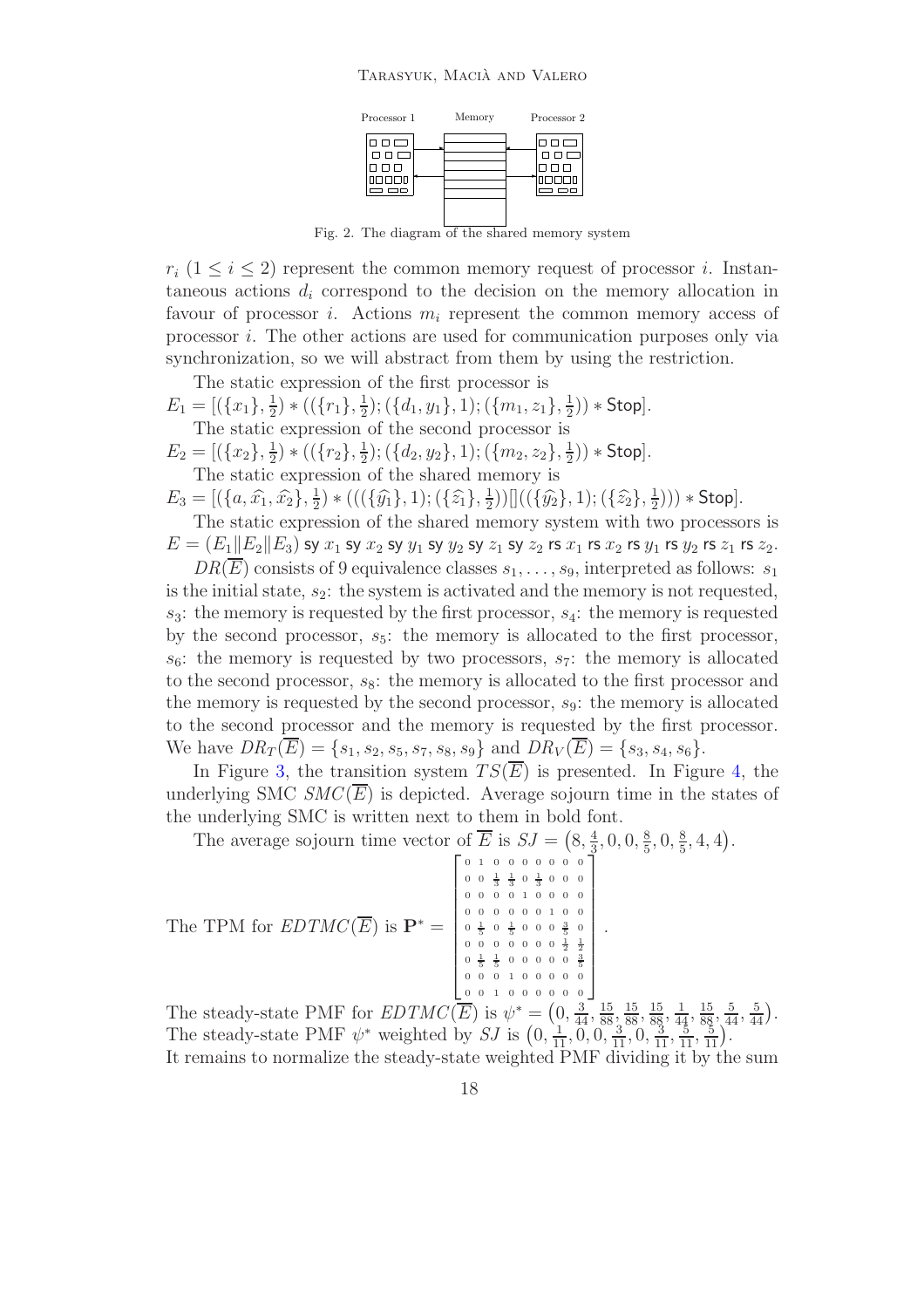<span id="page-18-0"></span>

<span id="page-18-1"></span>of its components  $\psi^* S J^T = \frac{17}{11}$ . Thus, the steady-state PMF for  $SMC(\overline{E})$  is  $\varphi = \left(0, \frac{1}{17}, 0, 0, \frac{3}{17}, 0, \frac{3}{17}, \frac{5}{17}, \frac{5}{17}\right)$ . We calculate now some performance indices.

- The average recurrence time in the state  $s_2$ , where no processor requests the memory, called the *average system run-through*, is  $\frac{1}{\varphi_2} = 17$ .
- The common memory is available only in the states  $s_2, s_3, s_4, s_6$ . The steadystate probability for the memory to be available is  $\varphi_2 + \varphi_3 + \varphi_4 + \varphi_6 =$  $\frac{1}{17} + 0 + 0 + 0 = \frac{1}{17}$ . The steady-state probability for the memory to be used (i.e. not to be available), called the *shared memory utilization*, is  $1 - \frac{1}{17} = \frac{16}{17}$ .
- After activation of the system, we leave the state  $s_1$  for ever, and the common memory is either requested or allocated in every remaining state, with exception of  $s_2$ . Thus, the rate of emerging the shared memory necessity coincides with the rate of leaving  $s_2$ , calculated as  $\frac{\varphi_2}{SJ_2} = \frac{1}{17} \cdot \frac{3}{4} = \frac{3}{68}$ .
- The common memory request of the first processor  $({r_1}, \frac{1}{2})$  $(\frac{1}{2})$  is only possible from the states  $s_2$ ,  $s_7$ . At both states, the request probability is the sum of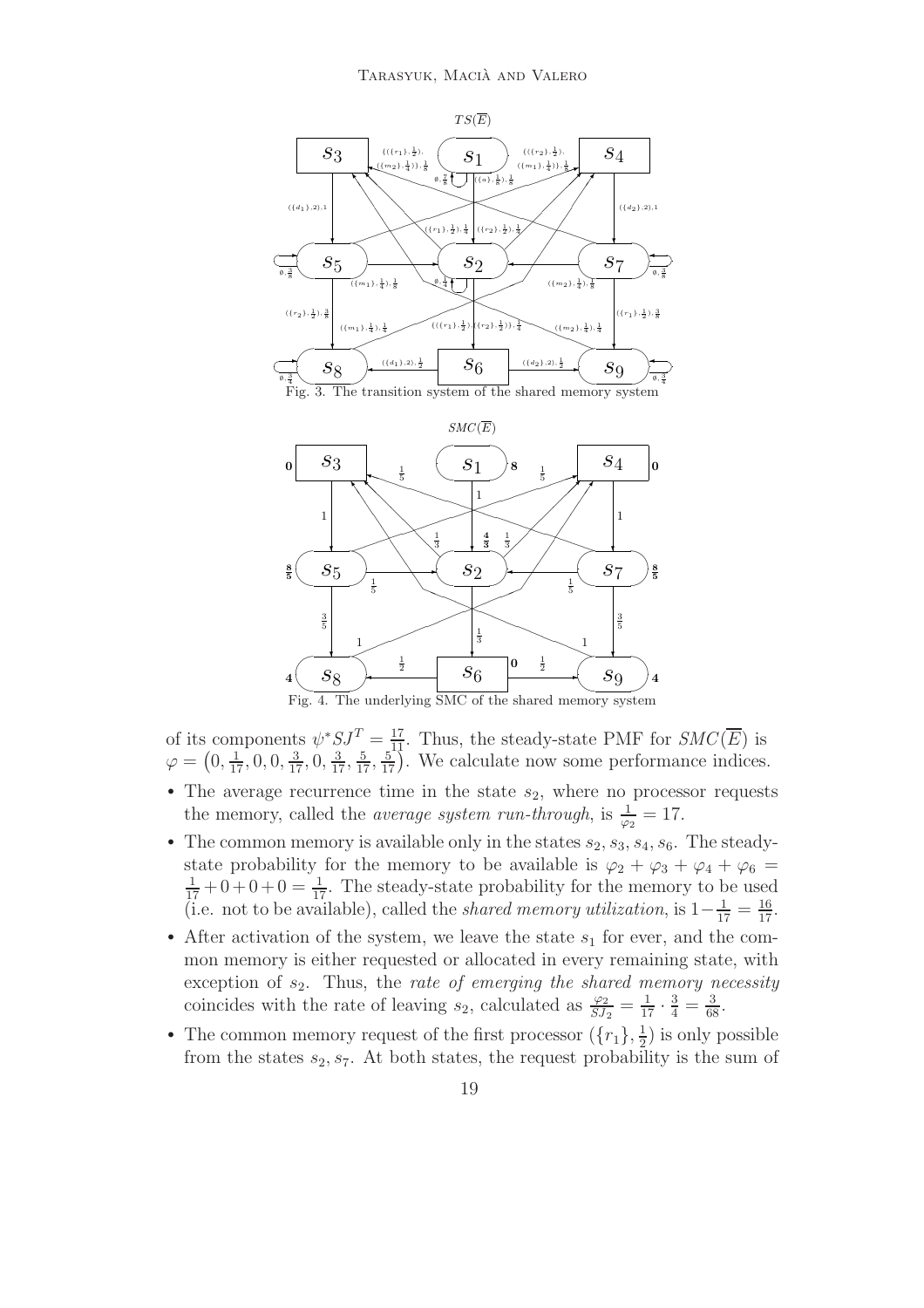

<span id="page-19-1"></span>the execution probabilities for all sets of activities containing  $({r_1}, \frac{1}{2})$  $\frac{1}{2}$ ). The steady-state probability of the shared memory request from the first processor is  $\varphi_2$   $\Sigma$  ${T|({r_1},\frac{1}{2}) \in \Upsilon}$   $PT(\Upsilon,s_2)+\varphi_7 \sum$  ${\rm Tr}\left[\left(\{r_1\},\frac{1}{2}\right)\in\Upsilon\right]\,PT\left(\Upsilon,s_7\right)=\frac{1}{17}\left(\frac{1}{4}+\frac{1}{4}\right)+\frac{3}{17}\left(\frac{3}{8}+\frac{1}{8}\right)=\frac{2}{17}\,.$ 

<span id="page-19-0"></span>In Figure [5,](#page-19-1) the marked dtsi-boxes corresponding to the dynamic expressions of two processors, shared memory and the shared memory system are presented, i.e.  $N_i = Box_{dtsi}(E_i)$   $(1 \leq i \leq 3)$  and  $N = Box_{dtsi}(E)$ . 7 Conclusions

We have proposed a discrete time stochastic extension dtsiPBC of a finite part of PBC enriched with iteration and immediate multiactions. The calculus is equipped with a step operational semantics based on labeled probabilistic transition systems and a denotational semantics in terms of a subclass of LDTSIPNs. A method of performance evaluation in the framework of the calculus has been presented applied to the shared memory system case study.

The advantage of our framework is twofold. First, one can specify in it concurrent composition and synchronization of (multi)actions, whereas this is not possible in classical Markov chains. Second, algebraic formulas represent processes in a more compact way than PNs and allow one to apply syntactic transformations and comparisons. Process algebras are compositional by definition and their operations naturally correspond to operators of programming languages. Hence, it is much easier to construct a complex model in the algebraic setting than in PNs. The complexity of PNs generated for practical models in the literature demonstrates that it is not straightforward to construct such PNs directly from the system specifications. Strong points of dtsiPBC are the multiaction labels, immediate multiactions, powerful operations, a step operational and a Petri net denotational semantics allowing for concurrent execution of activities (transitions), as well as analytical performance evaluation. dtsiPBC is well suited for the discrete time applications,